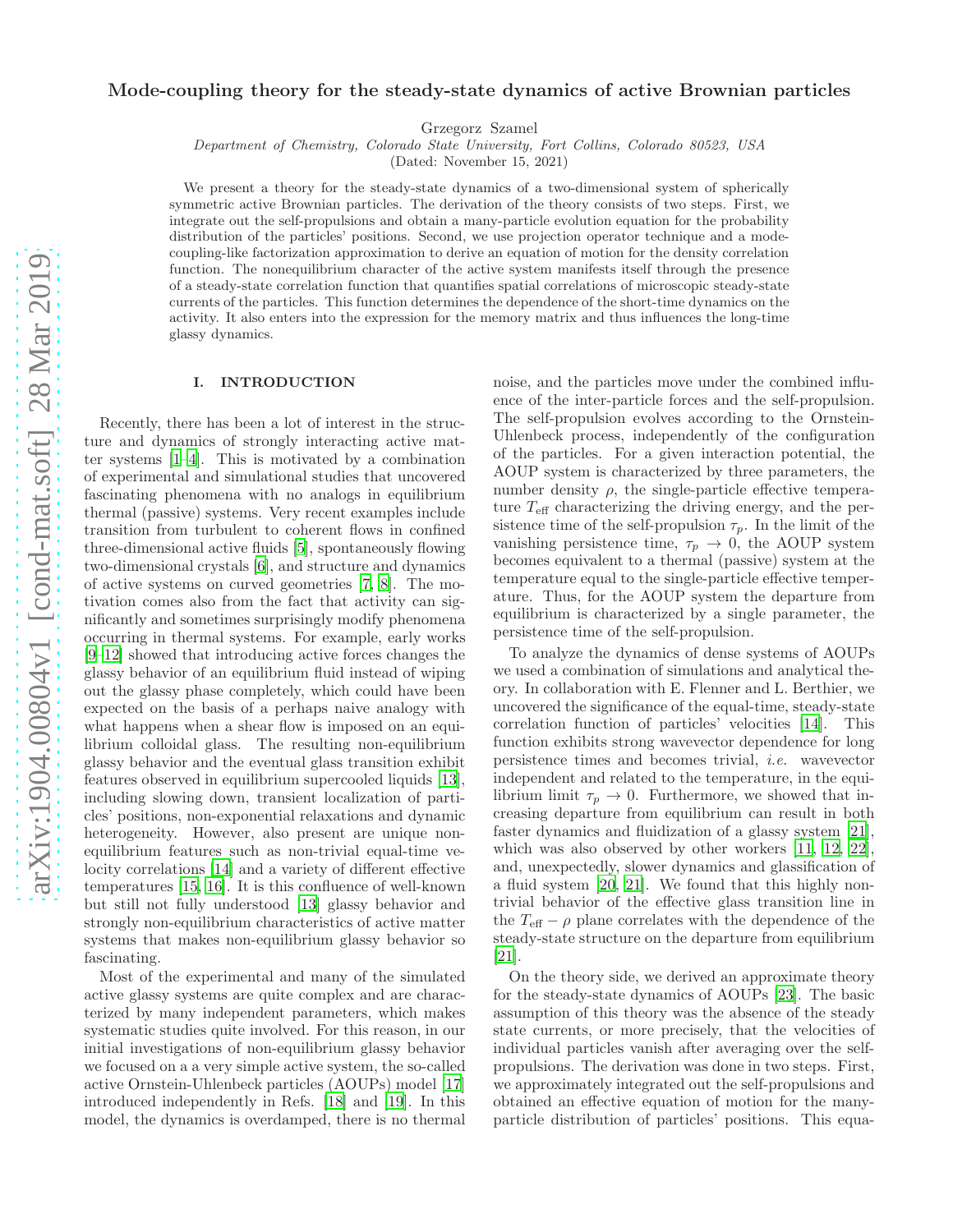tion featured a time-dependent diffusivity matrix. The time-dependence was crucial for retaining proper (ballistic) short-time dynamics of the AOUPs. Next, using the effective many-particle equation of motion we derived an approximate equation of motion for the intermediate scattering function. In this last step we used a factorization approximation analogous to that employed in the mode-coupling theory of glassy dynamics and the glass transition [\[24\]](#page-12-20). The resulting self-consistent equation of motion for the intermediate scattering function resembled an equation of motion for an under-damped colloidal system (without hydrodynamic interactions). This could have been expected since the AOUP dynamics is ballistic at short times and diffusive at long times, as in an underdamped colloidal system. However, we found that the equation of motion for the intermediate scattering function depends, in a highly non-trivial way, on the activity of the system. This dependence manifests itself through the correlation function of particles' velocities, which entered into an analogue of the frequency matrix term (and thus determined the short-time dynamics) and into the vertices of the approximate expression for the memory function.

In the present contribution we extend the derivation presented in Ref. [\[23\]](#page-12-19) to the most often studied active system, the so-called active Brownian particles (ABPs) model [\[25](#page-12-21), [26\]](#page-12-22). In this model, the dynamics is overdamped but there is also thermal noise. Thus, the particles move under the combined influence of the interparticle forces, thermal noise originating from fluctuations of the solvent, and the self-propulsion. The magnitude of the self-propulsion is fixed and its direction changes via rotational diffusion. For a given interaction potential, the ABP system is characterized by four parameters, the number density  $\rho$ , the translational diffusion coefficient  $D_t$ , which depends in the temperature T characterizing the thermal noise, the magnitude of the self-propulsion  $v_0$  and the rotational diffusion constant specifying the evolution of the direction of the selfpropulsion  $D_r$ . For real active colloidal particles both  $D_t$  and  $D_r$  are determined by the hydrodynamics of the solvent and are, therefore, related but we will treat them as independent model parameters, as was done in some simulational [\[11\]](#page-12-16) and theoretical [\[27\]](#page-12-23) studies.

Compared to the AOUP system, the ABP model introduces two complications. First, we need to include thermal noise (translational diffusion) in addition to the self-propulsion. Second, in the ABP model the relation between the variable describing the state of the selfpropulsion and the particle motion is non-linear and thus even the solution of the single-particle motion is highly non-trivial [\[28\]](#page-12-24).

To put our work in the context of earlier microscopic theoretical investigations we would like to mention two other theories for the dynamics of the ABP system [\[27,](#page-12-23) [29\]](#page-12-25) and a theory for a generalized AOUP model that includes thermal noise [\[30](#page-12-26)]. All these theoretical approaches share one important feature with our theory

for the AOUP system [\[23](#page-12-19)] and with the theory presented here: all these theories rely upon a factorization approximation and thus are of mode-coupling flavor. However, they differ in their focus and in the way they include the self-propulsion. In the next two paragraphs we will delineate these differences. We shall also mention a theory of Nandi and Gov [\[31](#page-12-27)], which falls in between microscopic theories of Refs. [\[27](#page-12-23), [29](#page-12-25), [30](#page-12-26)] and the theoretical analysis of an effective p-spin-like active model of Ref. [\[10\]](#page-12-28).

The difference between the theories of Farage and Brader [\[29](#page-12-25)] and of Liluashvili et al. [\[27\]](#page-12-23) and both our theories and the approach of Feng and Hou [\[30](#page-12-26)] is that the former theories follow the philosophy of the "integrationthrough-transients" approach to the dynamics of colloidal systems under shear developed by Fuchs and Cates [\[32\]](#page-12-29). In this approach one assumes that the system was in an equilibrium state in the infinitely distant past and then the drive, in this case the activity, was turned on. The advantage of this approach is that, in principle, it allows one to calculate both equal time and dynamic properties of an active system within a single theory. Within this approach one easily derives approximate equations of motion for transient correlation functions. However, it is much more difficult to obtain equations of motion for time-dependent correlation functions in a steady state [\[33\]](#page-13-0). In addition, it is not clear how one could use this approach to describe a fully athermal system that does not have any dynamics without the activity. In contrast, our theories and the theory of Feng and Hou focus on the steady-state dynamics of the active system. Their disadvantage is that a separate investigation, either analytical or simulational, is needed to supply these theories with necessary equal-time steady-state correlation functions.

On the other hand, the difference between theories of Farage and Brader [\[29](#page-12-25)] and Feng and Hou [\[30\]](#page-12-26) and both our theories and the theory of Liluashvili et al. [\[27\]](#page-12-23) is in the way the self-propulsion is treated. In the former theories the active system is approximately replaced by a thermal (passive) system using either a very simple time coarse-graining procedure [\[29](#page-12-25)] or a procedure introduced by Fox [\[34\]](#page-13-1) in the context of approximating a system with a colored noise by an equivalent system with white noise. In contrast, both our theories and the theory of Liluashvili et al. include, in an approximate way, the time evolution of the self-propulsion and the resulting timedelayed response. In the theory of Ref. [\[23\]](#page-12-19) and in the theory presented here this is achieved by retaining the time dependence in the many-particle diffusivity matrix. The theory of Liluashvili et al. treats the self-propulsion explicitly and thus constitutes the most accurate description of the self-propulsion.

The paper is organized as follows. In the next section, Sec. [II,](#page-2-0) we introduce and briefly discuss the ABP system. In Sec. [III](#page-3-0) we discuss the basic assumption of our theory and its physical meaning. In Sec. [IV](#page-3-1) we present the derivation of the approximate theory for the long-time dynamics of the intermediate scattering function of the ABP model. We end with discussion in Sec. [V.](#page-11-0)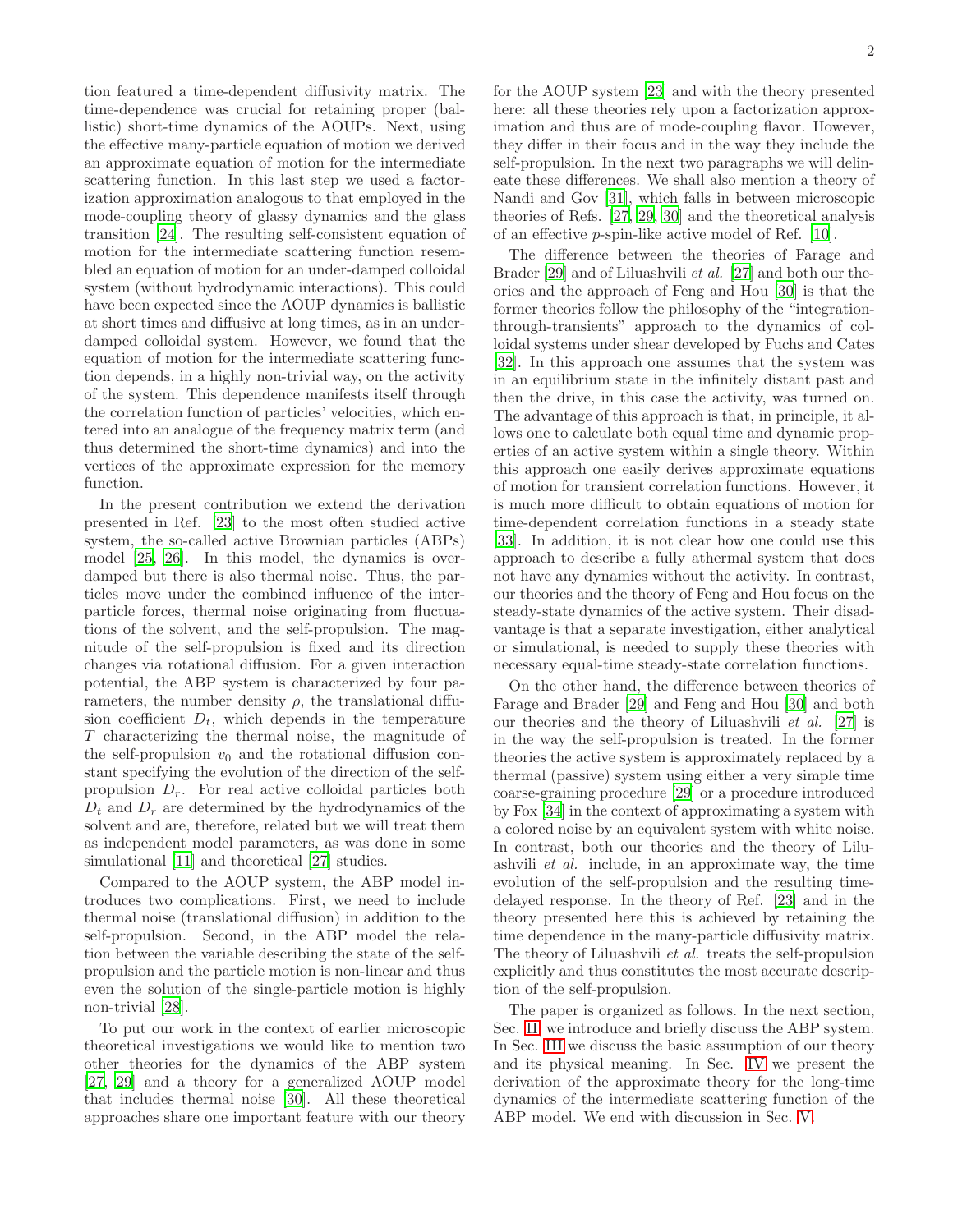## <span id="page-2-0"></span>II. ACTIVE BROWNIAN PARTICLES

We consider a two-dimensional  $[35]$  system of N interacting, self-propelled particles in a volume (area) A. The average density  $\rho = N/A$ . The particles interact via a spherically symmetric potential  $V(r)$ . They move in a viscous medium that is characterized by the friction coefficient of a single particle, which we denote by  $\xi_0$ . We assume that the friction felt by a particle is independent of the particle density and configuration, and thus we neglect hydrodynamic interactions [\[36\]](#page-13-3). Each particle moves under the combined influence of interparticle force derived from the potential  $V(r)$ , random, thermal forces due to the fluctuations of the solvent and selfpropulsion [\[37\]](#page-13-4). We assume that the velocity due to the self-propulsion has a constant magnitude  $v_0$  and that it evolves in time via rotational diffusion. The corresponding equations of motion read,

<span id="page-2-1"></span>
$$
\dot{\mathbf{r}}_i = \xi_0^{-1} [\mathbf{F}_i + \boldsymbol{\eta}_i] + v_0 \mathbf{e}(\theta_i), \tag{1}
$$

$$
\dot{\theta}_i = \eta_{\theta i}.\tag{2}
$$

In Eq. [\(1\)](#page-2-1),  $\mathbf{r}_i$  is the position of particle i and  $\mathbf{F}_i$  is the force acting on particle  $i$  originating from the interactions,

$$
\mathbf{F}_i = -\sum_{j \neq i} \nabla_i V(r_{ij}),\tag{3}
$$

where  $\nabla_i$  denotes a partial derivative with respect to  $\mathbf{r}_i$ ,  $\nabla_i = \frac{\partial}{\partial \mathbf{r}_i}$ . Furthermore, in Eq. [\(1\)](#page-2-1),  $\eta_i$  is the Gaussian thermal noise with zero mean and variance  $\langle \eta_i(t)\eta_j(t')\rangle = 2\xi_0 T \mathbf{I} \delta_{ij} \delta(t-t')$  with T being the temperature (we use units such that the Boltzmann constant  $k_B = 1$ ) and **I** being the unit tensor. Finally, in Eq. [\(1\)](#page-2-1),  $e(\theta_i)$  is the unit vector specifying the direction of the self-propulsion,  $\mathbf{e}(\theta_i) = (\cos \theta_i, \sin \theta_i)$ . The single particle translational diffusion coefficient is proportional to the temperature,  $D_t = T/\xi_0$ . In Eq. [\(2\)](#page-2-1),  $\eta_{\theta i}$ is an internal Gaussian noise with zero mean and variance  $\langle \eta_{\theta i}(t) \eta_{\theta j}(t') \rangle = 2D_r \delta_{ij} \delta(t-t')$ , with  $D_r$  being the rotational diffusion coefficient. As mentioned earlier, we treat  $D_t$  and  $D_r$  as independent parameters.

We emphasize that the direction of each self-propulsion evolves independently of positions of the particles and of (direct) forces acting on the particles.

Without interactions, particles evolving according to Eqs. [\(1-2\)](#page-2-1) perform a somewhat complicated random walk, with non-trivial higher-order cumulants, but with a relatively simple mean-square displacement [\[25\]](#page-12-21)

<span id="page-2-2"></span>
$$
\langle (\mathbf{r}_i(t) - \mathbf{r}_i(0))^2 \rangle = 4Dt_t + 2\frac{v_0^2}{D_r^2} (D_r t - 1 + e^{-D_r t}).
$$
\n(4)

One should note that the expression for the mean-square displacement is the same as for a simpler system of AOUPs with additional thermal noise. According to Eq. [\(4\)](#page-2-2), the self-propulsion contributes to the mean-square displacement at the level of  $t^2$ ,

$$
\left\langle \left(\mathbf{r}_i(t) - \mathbf{r}_i(0)\right)^2 \right\rangle \approx 4D_t t + \frac{v_0^2}{D_r^2} t^2 \quad t \ll D_r^{-1} \quad (5)
$$

and the long-time motion,  $t \gg D_r^{-1}$ , is diffusive with diffusion coefficient  $D_{\text{eff}}$ ,

<span id="page-2-3"></span>
$$
D_{\text{eff}} = D_t + \frac{v_0^2}{2D_r}
$$
 (6)

Comparing expression [\(6\)](#page-2-3) with the well-known formula for the diffusion coefficient of a Brownian particle moving in a viscous medium with friction constant  $\xi_0$ ,  $D_{\rm Brownian} = T/\xi_0$ , we can define the *single-particle* effective temperature,

<span id="page-2-4"></span>
$$
T_{\text{eff}} = D_{\text{eff}} \xi_0 = T + \frac{v_0^2}{2D_r \xi_0}.
$$
 (7)

We note that in the limit of fast evolution of the selfpropulsions,  $D_r \to \infty$ ,  $v_0 \to \infty$ ,  $v_0^2/D_r = \text{const.}$ , the mean-square displacement as given by Eq. [\(4\)](#page-2-2) becomes linear in time. In fact, in this limit the system becomes equivalent to a thermal system with the temperature given by Eq. [\(7\)](#page-2-4).

For further theoretical analysis it is convenient to replace the description of the system's dynamics in terms of the equations of motion [\(1-2\)](#page-2-1) by the equivalent description in terms of an N-particle joint probability distribution of positions and self-propulsions  $P_N(\mathbf{r}_1, \mathbf{e}_1, ..., \mathbf{r}_N, \mathbf{e}_N; t) \equiv P_N(\mathbf{r}_1, \theta_1, ..., \mathbf{r}_N, \theta_N; t)$ . This distribution evolves in time with evolution operator  $\Omega$ ,

<span id="page-2-6"></span>
$$
\partial_t P_N(\mathbf{r}_1, \theta_1, \dots, \mathbf{r}_N, \theta_N; t) = \Omega P_N(\mathbf{r}_1, \theta_1, \dots, \mathbf{r}_N, \theta_N; t),
$$
\n(8)

which can be derived from equations of motion [\(1-2\)](#page-2-1),

<span id="page-2-5"></span>
$$
\Omega = D_t \sum_{i=1}^{N} \nabla_i \cdot [\nabla_i - \beta \mathbf{F}_i] - \sum_{i=1}^{N} v_0 \nabla_i \cdot \mathbf{e}(\theta_i) + D_r \sum_i \partial_{\theta_i}^2.
$$
\n(9)

We assume that there exists a steady state. In other words, we assume there exists a probability distribution  $P_N^{ss}(\mathbf{r}_1, \theta_1, ..., \mathbf{r}_N, \theta_N)$  such that

$$
\Omega P_N^{ss}(\mathbf{r}_1, \theta_1, ..., \mathbf{r}_N, \theta_N) = 0.
$$
 (10)

We expect that there are correlations between positions and self-propulsion velocities [\[38](#page-13-5)] and thus

$$
P_N^{\rm ss}(\mathbf{r}_1, \theta_1, ..., \mathbf{r}_N, \theta_N) \neq P_N^{\rm ss}(\mathbf{r}_1, ..., \mathbf{r}_N) P_N^{\rm ss}(\theta_1, ..., \theta_N),
$$
\n(11)

where  $P_N^{\text{ss}}(\mathbf{r}_1, ..., \mathbf{r}_N)$  and  $P_N^{\text{ss}}(\theta_1, ..., \theta_N)$  are the steadystate distributions of positions and self-propulsions,

$$
P_N^{\text{ss}}(\mathbf{r}_1, ..., \mathbf{r}_N) = \int d\theta_1 ... d\theta_N P_N^{\text{ss}}(\mathbf{r}_1, \theta_1, ..., \mathbf{r}_N, \theta_N)
$$
(12)  

$$
P_N^{\text{ss}}(\theta_1, ..., \theta_N) = \int d\mathbf{r}_1 ... d\mathbf{r}_N P_N^{\text{ss}}(\mathbf{r}_1, \theta_1, ..., \mathbf{r}_N, \theta_N)
$$
(13)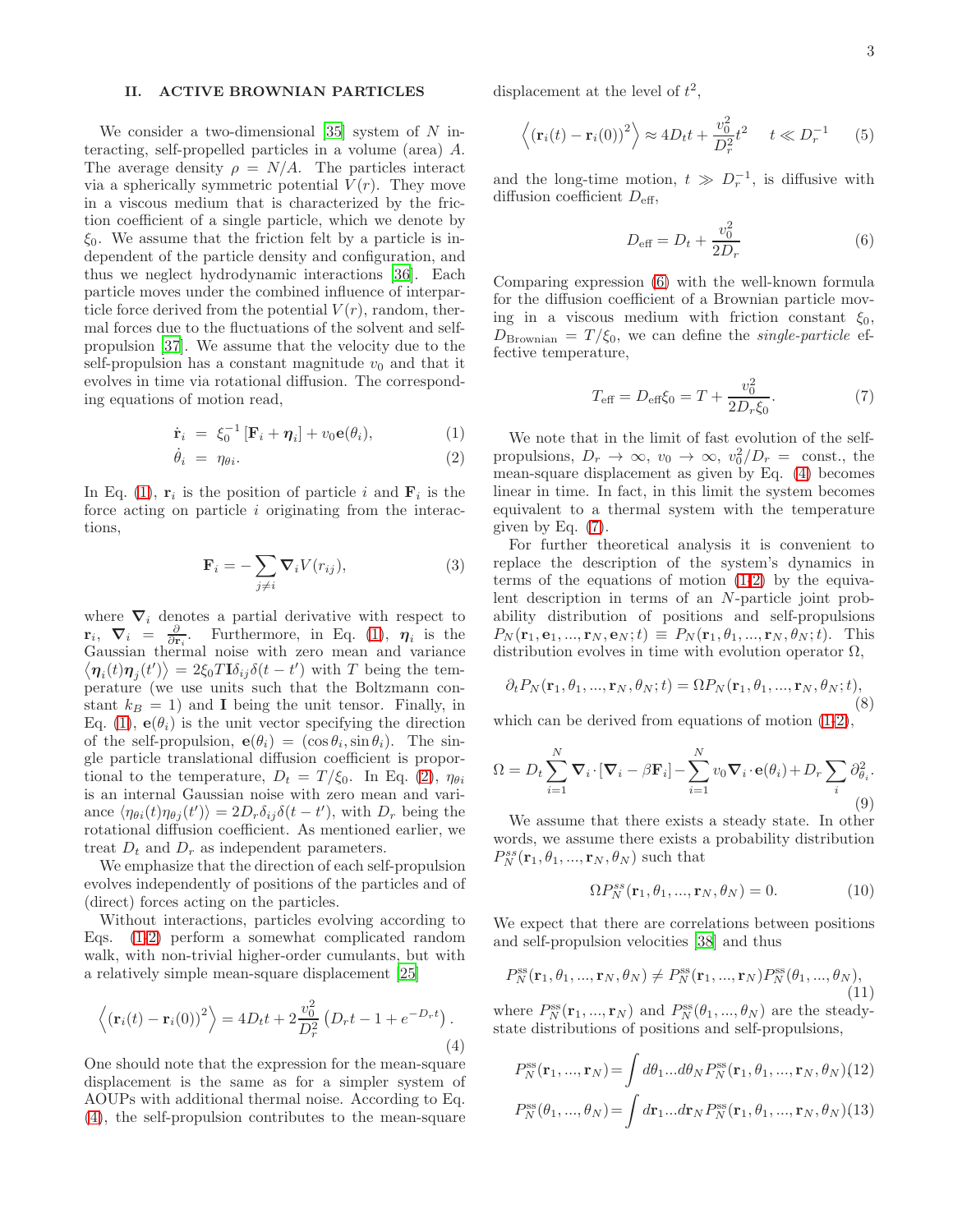In general, neither the joint steady-state distribution  $P_N^{\text{ss}}(\mathbf{r}_1, \theta_1, ..., \mathbf{r}_N, \theta_N)$  nor the steady-state distributions of positions  $P_N^{\text{ss}}(\mathbf{r}_1, ..., \mathbf{r}_N)$  are known exactly (for approximate theories for the latter distribution see Refs. [\[19](#page-12-14), [39\]](#page-13-6)). However, the steady-state distribution of selfpropulsions has a trivial form,

$$
P_N^{\rm ss}(\theta_1, ..., \theta_N) = (2\pi)^{-N}.
$$
 (14)

The main object of our theory is the intermediate scattering function,  $F(q; t)$ , which describes the time dependence of the collective density fluctuations,

<span id="page-3-2"></span>
$$
F(q;t) = \frac{1}{N} \left\langle \sum_{i} e^{-i\mathbf{q} \cdot \mathbf{r}_i(t)} \sum_{j} e^{i\mathbf{q} \cdot \mathbf{r}_j(0)} \right\rangle.
$$
 (15)

Here and in the following the brackets  $\langle \ldots \rangle$  denote averaging over a steady-state distribution of positions and self-propulsions.

Evolution operator [\(9\)](#page-2-5) allows us to rewrite the definition of the intermediate scattering function [\(15\)](#page-3-2),

<span id="page-3-3"></span>
$$
F(q;t) = \frac{1}{N} \left\langle n(\mathbf{q}) \exp\left(\Omega t\right) n(-\mathbf{q}) \right\rangle. \tag{16}
$$

In Eq. [\(16\)](#page-3-3)  $n(q)$  is the Fourier transform of the microscopic density,

$$
n(\mathbf{q}) = \sum_{l} e^{-i\mathbf{q} \cdot \mathbf{r}_l},\tag{17}
$$

We emphasize that in Eq. [\(16\)](#page-3-3) and in all similar formulas the steady-state distribution stands to the right of the quantity being averaged, and all operators act on it too.

# <span id="page-3-0"></span>III. THE MAIN ASSUMPTION: ABSENCE OF AVERAGE CURRENTS

We follow our earlier theory for AOUPs [\[23\]](#page-12-19) and assume that in the steady state, the currents vanish after integrating out the self-propulsions. This assumption will allow us to approximate our system by a passive system with a time-dependent diffusivity matrix.

To make our assumption explicit we first rewrite the equation of motion for the joint probability distribution of positions and self-propulsions, Eq. [\(8\)](#page-2-6), in the form of a continuity equation,

$$
\partial_t P_N(\mathbf{r}_1, \theta_1, ..., \mathbf{r}_N, \theta_N; t) =
$$
\n
$$
- \sum_i \nabla_i \cdot \mathbf{j}_i(\mathbf{r}_1, \theta_1, ..., \mathbf{r}_N, \theta_N; t)
$$
\n
$$
- \sum_i \partial_{\theta_i} j_i^{\theta}(\mathbf{r}_1, \theta_1, ..., \mathbf{r}_N, \theta_N; t),
$$
\n(18)

where current densities are defined as

<span id="page-3-4"></span>
$$
\mathbf{j}_i(\mathbf{r}_1, \theta_1, \dots, \mathbf{r}_N, \theta_N; t) =
$$
\n
$$
(-D_t \nabla_i + \xi_0^{-1} \mathbf{F}_i + v_0 \mathbf{e}_i) P_N(\mathbf{r}_1, \theta_1, \dots, \mathbf{r}_N, \theta_N; t),
$$
\n(19)

<span id="page-3-5"></span>
$$
j_i^{\theta}(\mathbf{r}_1, \theta_1, ..., \mathbf{r}_N, \theta_N; t) = -D_r \partial_{\theta_i} P_N(\mathbf{r}_1, \theta_1, ..., \mathbf{r}_N, \theta_N; t).
$$
 (20)

Current densities [\(19-](#page-3-4)[20\)](#page-3-5) are microscopic quantities (i.e in principle they depend on positions and selfpropulsions of all the particles), which may be non-zero in a system without detailed balance. We assume that in the steady state, the current density in the position space integrated over self-propulsions vanishes,

<span id="page-3-6"></span>
$$
\mathbf{j}_{i}^{\text{ss}}(\mathbf{r}_{1},...,\mathbf{r}_{N};t) = \int d\theta_{1}...d\theta_{N}\mathbf{j}_{i}^{\text{ss}}(\mathbf{r}_{1},\theta_{1},...,\mathbf{r}_{N},\theta_{N};t)
$$

$$
\equiv \int d\theta_{1}...d\theta_{N}(-D_{t}\nabla_{i}+\xi_{0}^{-1}\mathbf{F}_{i}+v_{0}\mathbf{e}_{i})
$$

$$
\times P_{N}^{\text{ss}}(\mathbf{r}_{1},\theta_{1},...,\mathbf{r}_{N},\theta_{N}) = 0.
$$
 (21)

Assumption [\(21\)](#page-3-6) implies the following expression for the local steady-state average of the self-propulsion

<span id="page-3-7"></span>
$$
v_0 \left\langle \mathbf{e}_i \right\rangle_{\text{lss}} = -\xi_0^{-1} \mathbf{F}_i + D_t \nabla_i \ln P_N^{\text{ss}}(\mathbf{r}_1, ..., \mathbf{r}_N) \qquad (22)
$$

where the local steady-state average is defined as

$$
\langle \dots \rangle_{\text{lss}} = (23)
$$
  

$$
\frac{1}{P_N^{\text{ss}}(\mathbf{r}_1, ..., \mathbf{r}_N)} \int d\theta_1 ... d\theta_N ... P_N^{\text{ss}}(\mathbf{r}_1, \theta_1, ..., \mathbf{r}_N, \theta_N).
$$

Eq. [\(22\)](#page-3-7) expresses a balance of the self-propulsion acting on particle  $i$  and the sum of the total potential force acting on this particle and the averaged force due to the solvent fluctuations, for a given configuration, *i.e.* for a given set of the positions of the particles.

We are not aware of any study that specifically focused on the existence of non-trivial steady-state currents in high density active systems without aligning interactions [\[40\]](#page-13-7). We note that the assumption [\(21\)](#page-3-6) is made at the level of N-particle quantities. Thus, its direct simulational verification seems rather difficult. However, it might be possible to define and measure reduced (few-particle) current densities. Work in this direction is planned and the results will be reported in the future.

## <span id="page-3-1"></span>IV. MODE-COUPLING THEORY

### A. Effective evolution operator for particles' positions

We again follow our earlier theory [\[23\]](#page-12-19) and start the analysis of the ABP system dynamics by deriving an approximate equation of motion for the N-particle distribution of particles' positions. We note that since we retain the time-dependence that originates from the evolution of particles' self-propulsions, this step is exact. The reason for introducing approximations is to make the formal expressions explicit. Thus, in principle, we are not restricted to fast evolution of self-propulsions. Only if we neglect the time delay caused by evolution of selfpropulsions on finite time scale and introduce an effective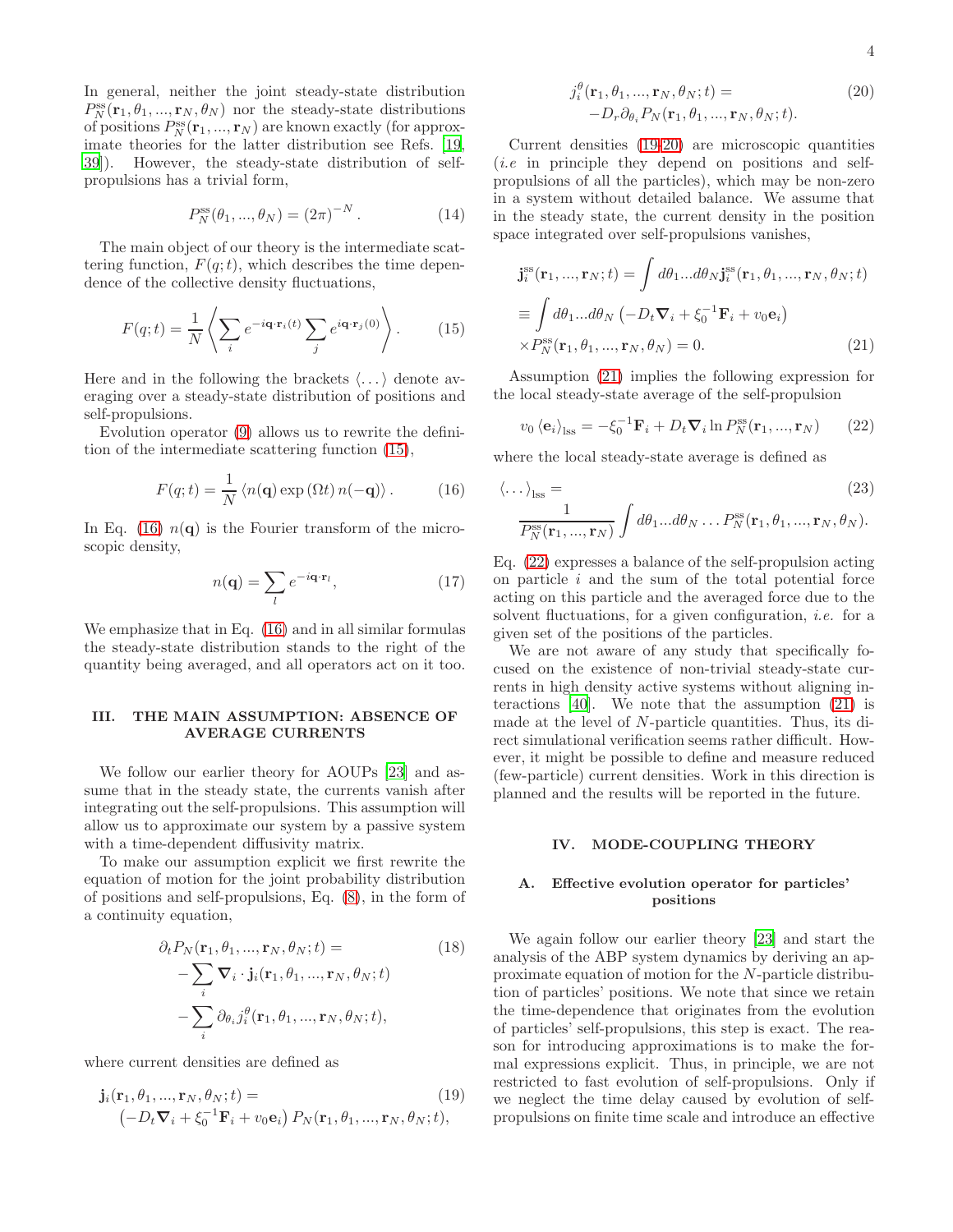passive system with Markovian dynamics we are assuming that the evolution of self-propulsions is fast compared to the evolution of particles' positions.

We start by introducing a projection operator that acts on an N-particle probability distribution of selfpropulsions and positions and projects it on a local steady-state distribution, i.e. on a distribution in which self-propulsions have a steady-state distribution for a given sample of positions,

$$
\mathcal{P}_{\text{lss}} P_N(\mathbf{r}_1, \theta_1, \dots, \mathbf{r}_N, \theta_N; t) = \frac{P_N^{\text{ss}}(\mathbf{r}_1, \theta_1, \dots, \mathbf{r}_N, \theta_N)}{P_N^{\text{ss}}(\mathbf{r}_1, \dots, \mathbf{r}_N)} \int d\theta_1 \dots d\theta_N P_N(\mathbf{r}_1, \theta_1, \dots, \mathbf{r}_N, \theta_N; t)
$$

$$
= \frac{P_N^{\text{ss}}(\mathbf{r}_1, \theta_1, \dots, \mathbf{r}_N, \theta_N)}{P_N^{\text{ss}}(\mathbf{r}_1, \dots, \mathbf{r}_N)} P_N(\mathbf{r}_1, \dots, \mathbf{r}_N; t). \tag{24}
$$

We note that by integrating  $\mathcal{P}_{\text{lss}}P_N(\mathbf{r}_1, \theta_1, ..., \mathbf{r}_N, \theta_N; t)$ over self-propulsions we get the probability distribution of particles' positions,  $P_N(\mathbf{r}_1, ..., \mathbf{r}_N; t)$ .

Next, we define the orthogonal projection,

$$
Q_{\rm lss} = \mathcal{I} - \mathcal{P}_{\rm lss},\tag{25}
$$

and write down equations of motion for  $\mathcal{P}_{\text{lss}}P_N(\mathbf{r}_1, \theta_1, ..., \mathbf{r}_N, \theta_N; t)$  and  $\mathcal{Q}_{\text{lss}}P_N(\mathbf{r}_1, \theta_1, ..., \mathbf{r}_N, \theta_N; t),$ 

<span id="page-4-0"></span>
$$
\partial_t \mathcal{P}_{\text{lss}} P_N(\mathbf{r}_1, \theta_1, ..., \mathbf{r}_N, \theta_N; t) =
$$
  
\n
$$
\mathcal{P}_{\text{lss}} \Omega \mathcal{P}_{\text{lss}} P_N(\mathbf{r}_1, \theta_1, ..., \mathbf{r}_N, \theta_N; t)
$$
  
\n
$$
+ \mathcal{P}_{\text{lss}} \Omega \mathcal{Q}_{\text{lss}} P_N(\mathbf{r}_1, \theta_1, ..., \mathbf{r}_N, \theta_N; t), \qquad (26)
$$

<span id="page-4-1"></span>
$$
\partial_t \mathcal{Q}_{\text{ISS}} P_N(\mathbf{r}_1, \theta_1, ..., \mathbf{r}_N, \theta_N; t) =
$$
  
\n
$$
\mathcal{Q}_{\text{ISS}} \Omega \mathcal{P}_{\text{ISS}} P_N(\mathbf{r}_1, \theta_1, ..., \mathbf{r}_N, \theta_N; t)
$$
  
\n
$$
+ \mathcal{Q}_{\text{ISS}} \Omega \mathcal{Q}_{\text{ISS}} P_N(\mathbf{r}_1, \theta_1, ..., \mathbf{r}_N, \theta_N; t).
$$
 (27)

Since our goal is to calculate the intermediate scattering function, Eq. [\(16\)](#page-3-3), which is a function of positions only, we can restrict ourselves to initial states that satisfy the following condition,

$$
Q_{\text{lss}}P_N(\mathbf{r}_1, \theta_1, \dots, \mathbf{r}_N, \theta_N; t = 0) = 0. \tag{28}
$$

Then we solve Eqs. [\(26](#page-4-0)[-27\)](#page-4-1) for the Laplace transform,  $\mathcal{LT}$ , of  $\partial_t \mathcal{P}_{\text{lss}} P_N(\mathbf{r}_1, \theta_1, ..., \mathbf{r}_N, \theta_N; t)$  and we obtain

<span id="page-4-2"></span>
$$
\mathcal{LT}\left[\partial_t \mathcal{P}_{\text{lss}} P_N(\mathbf{r}_1, \theta_1, ..., \mathbf{r}_N, \theta_N; t)\right](z) = \left[\mathcal{P}_{\text{lss}} \Omega \mathcal{P}_{\text{lss}} + \mathcal{P}_{\text{lss}} \Omega \mathcal{Q}_{\text{lss}} \frac{1}{z - \mathcal{Q}_{\text{lss}} \Omega \mathcal{Q}_{\text{lss}}}\mathcal{Q}_{\text{lss}} \Omega \mathcal{P}_{\text{lss}}\right] \mathcal{P}_{\text{lss}} P_N(\mathbf{r}_1, \theta_1, ..., \mathbf{r}_N, \theta_N; z)(29)
$$

The first term inside the brackets on right-hand-side of Eq. [\(29\)](#page-4-2) reads

<span id="page-4-3"></span>
$$
\mathcal{P}_{\text{ISS}}\Omega\mathcal{P}_{\text{ISS}}P_{N}(\mathbf{r}_{1},\theta_{1},\dots,\mathbf{r}_{N},\theta_{N};z) = -\frac{P_{N}^{\text{ss}}(\mathbf{r}_{1},\theta_{1},\dots,\mathbf{r}_{N},\theta_{N})}{P_{N}^{\text{ss}}(\mathbf{r}_{1},\dots,\mathbf{r}_{N})}\int d\theta_{1}...\,d\theta_{N}\sum_{i}\left\{[-D_{t}\nabla_{i}+\xi_{0}^{-1}\mathbf{F}_{i}+v_{0}\mathbf{e}_{i}]P_{N}^{\text{ss}}(\mathbf{r}_{1},\theta_{1},\dots,\mathbf{r}_{N},\theta_{N})\right\}\cdot\nabla_{i}\frac{P_{N}(\mathbf{r}_{1},\dots,\mathbf{r}_{N};z)}{P_{N}^{\text{ss}}(\mathbf{r}_{1},\dots,\mathbf{r}_{N})} + \frac{P_{N}^{\text{ss}}(\mathbf{r}_{1},\theta_{1},\dots,\mathbf{r}_{N},\theta_{N})}{P_{N}^{\text{ss}}(\mathbf{r}_{1},\dots,\mathbf{r}_{N})}\int d\theta_{1}...\,d\theta_{N}\sum_{i}P_{N}^{\text{ss}}(\mathbf{r}_{1},\theta_{1},\dots,\mathbf{r}_{N},\theta_{N})D_{t}\nabla_{i}\cdot\nabla_{i}\frac{P_{N}(\mathbf{r}_{1},\dots,\mathbf{r}_{N};z)}{P_{N}^{\text{ss}}(\mathbf{r}_{1},\dots,\mathbf{r}_{N})}
$$
(30)

We see that if current densities vanish in the steady state, Eq. [\(21\)](#page-3-6), the first term at the right-hand side of Eq. [\(30\)](#page-4-3) vanishes and the second term can be re-written in terms of the effective steady state force,

<span id="page-4-5"></span>
$$
\mathcal{P}_{\text{lss}}\Omega\mathcal{P}_{\text{lss}}P_N(\mathbf{r}_1,\theta_1,\dots,\mathbf{r}_N,\theta_N;z)
$$
\n
$$
=\frac{P_N^{\text{ss}}(\mathbf{r}_1,\theta_1,\dots,\mathbf{r}_N,\theta_N)}{P_N^{\text{ss}}(\mathbf{r}_1,\dots,\mathbf{r}_N)}\sum_i D_t\mathbf{\nabla}_i\cdot\{\mathbf{\nabla}_i - [\mathbf{\nabla}_i\ln P_N^{\text{ss}}(\mathbf{r}_1,\dots,\mathbf{r}_N)]\}P_N(\mathbf{r}_1,\dots,\mathbf{r}_N;z).
$$
\n(31)

Furthermore, combining the assumption that currents vanish with Eq. [\(22\)](#page-3-7) one can show that

<span id="page-4-4"></span>
$$
Q_{\text{Lss}}\Omega P_{\text{Lss}}P_N(z) = -\sum_i \left( -D_t \nabla_i \ln P_N^{\text{ss}}(\mathbf{r}_1, ..., \mathbf{r}_N) + \xi_0^{-1} \mathbf{F}_i + v_0 \mathbf{e}_i \right) P_N^{\text{ss}}(\mathbf{r}_1, \theta_1, ..., \mathbf{r}_N, \theta_N) \cdot \left[ \nabla_i \frac{P_N(\mathbf{r}_1, ..., \mathbf{r}_N; z)}{P_N^{\text{ss}}(\mathbf{r}_1, ..., \mathbf{r}_N)} \right]
$$
  
= 
$$
-v_0 \sum_i \left( \mathbf{e}_i - \langle \mathbf{e}_i \rangle_{\text{Lss}} \right) P_N^{\text{ss}}(\mathbf{r}_1, \mathbf{f}_1, ..., \mathbf{r}_N, \mathbf{f}_N) \cdot \left[ \nabla_i \frac{P_N(\mathbf{r}_1, ..., \mathbf{r}_N; z)}{P_N^{\text{ss}}(\mathbf{r}_1, ..., \mathbf{r}_N)} \right].
$$
 (32)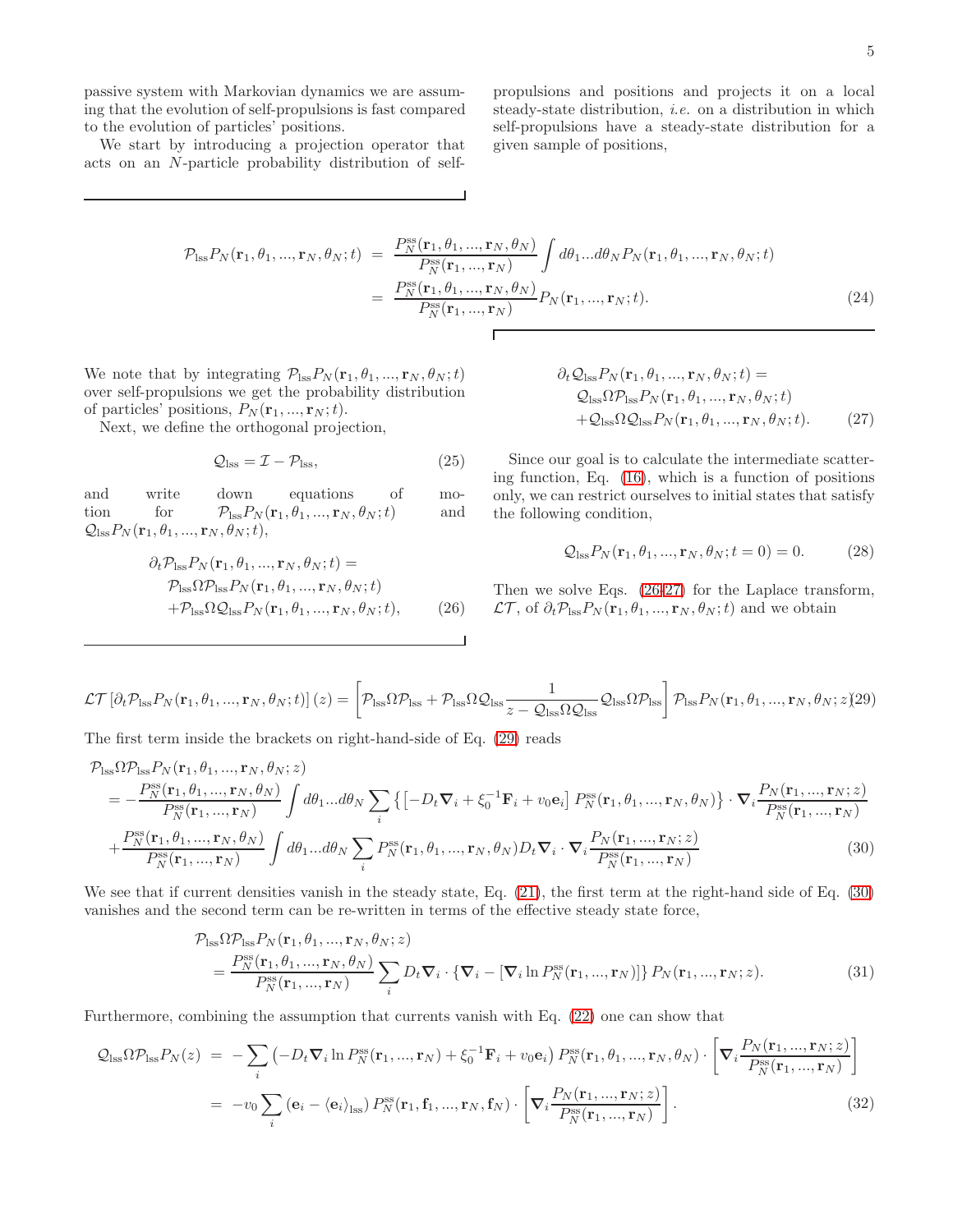Similarly, one can show that

<span id="page-5-1"></span>
$$
\mathcal{P}_{\text{ISS}}\Omega\mathcal{Q}_{\text{ISS}}... = -\frac{P_N^{\text{SS}}(\mathbf{r}_1, \theta_1, ..., \mathbf{r}_N, \theta_N)}{P_N^{\text{SS}}(\mathbf{r}_1, ..., \mathbf{r}_N)} v_0 \sum_i \nabla_i \cdot \int d\theta_1 ... d\theta_N \left(\mathbf{e}_i - \langle \mathbf{e}_i \rangle_{\text{ISS}}\right) .... \tag{33}
$$

To proceed, we will need to deal with the projected evolution operator  $Q_{\text{lss}}\Omega Q_{\text{lss}}$  in Eq. [\(29\)](#page-4-2). This operator describes evolution in the space orthogonal to the local steady-state space. The simplest possible approximation is to assume that this evolution is entirely due to the free relaxation of the self-propulsions. In this case  $\mathcal{Q}_{\text{loss}}\Omega\mathcal{Q}_{\text{loss}}$ is approximated as follows

<span id="page-5-0"></span>
$$
\mathcal{Q}_{\text{loss}} \Omega \mathcal{Q}_{\text{loss}} \approx D_r \sum_{i=1}^{N} \partial_{\theta_i}^2.
$$
 (34)

Approximation [\(34\)](#page-5-0) is equivalent to assuming that the relaxation in the space orthogonal to the local steadystate space is the same in non-interacting and interacting systems. In particular, the approximation [\(34\)](#page-5-0) neglects the influence of the correlations between self-propulsions and positions on the evolution in the space orthogonal to the local steady-state space.

Combining approximation  $(34)$  with Eqs.  $(32-33)$  $(32-33)$  we get the following approximate equality

$$
\mathcal{P}_{\text{ISS}}\Omega\mathcal{Q}_{\text{ISS}}(z-\mathcal{Q}_{\text{ISS}}\Omega\mathcal{Q}_{\text{ISS}})^{-1}\mathcal{Q}_{\text{ISS}}\Omega\mathcal{P}_{\text{ISS}}P_{N}(\mathbf{r}_{1},\theta_{1},\dots,\mathbf{r}_{N},\theta_{N};z) \n\approx \frac{P_{N}^{\text{ss}}(\mathbf{r}_{1},\theta_{1},\dots,\mathbf{r}_{N},\theta_{N})}{P_{N}^{\text{ss}}(\mathbf{r}_{1},\dots,\mathbf{r}_{N})}v_{0}^{2}\sum_{i}\nabla_{i}\cdot\int d\theta_{1}...\,d\theta_{N}(\mathbf{e}_{i}-\langle\mathbf{e}_{i}\rangle_{\text{ISS}}) \n\times \left[z-D_{r}\sum_{j=1}^{N}\partial_{\theta_{i}}^{2}\right]^{-1}\sum_{l}(\mathbf{e}_{l}-\langle\mathbf{e}_{l}\rangle_{\text{ISS}})P_{N}^{\text{ss}}(\mathbf{r}_{1},\theta_{1},\dots,\mathbf{r}_{N},\theta_{N})\cdot\left[\nabla_{l}\frac{P_{N}(\mathbf{r}_{1},\dots,\mathbf{r}_{N};z)}{P_{N}^{\text{ss}}(\mathbf{r}_{1},\dots,\mathbf{r}_{N})}\right].
$$
\n(35)

Now, we expand  $\left[z - D_r \sum_{j=1}^N \partial_{\theta_i}^2\right]^{-1}$  and integrate by parts. In this way we get the following expression for the second term inside the brackets on right-hand-side of Eq. [\(29\)](#page-4-2),

<span id="page-5-2"></span>
$$
\mathcal{P}_{\text{LSS}} \Omega \mathcal{Q}_{\text{LSS}} (z - \mathcal{Q}_{\text{LSS}} \Omega \mathcal{Q}_{\text{LSS}})^{-1} \mathcal{Q}_{\text{LSS}} \Omega \mathcal{P}_{\text{LSS}} P_N(\mathbf{r}_1, \theta_1, ..., \mathbf{r}_N, \theta_N; z) \n\approx \frac{P_N^{\text{ss}}(\mathbf{r}_1, \theta_1, ..., \mathbf{r}_N, \theta_N)}{P_N^{\text{ss}}(\mathbf{r}_1, ..., \mathbf{r}_N)} v_0^{-2} \sum_{i,j} \nabla_i \cdot (z + D_r)^{-1} \left( \langle \mathbf{e}_i \mathbf{e}_j \rangle_{\text{LSS}} - \langle \mathbf{e}_i \rangle_{\text{LSS}} \langle \mathbf{e}_j \rangle_{\text{LSS}} \right) \n\cdot \left\{ \nabla_j - \left[ \nabla_j \ln P_N^{\text{ss}}(\mathbf{r}_1, ..., \mathbf{r}_N) \right] \right\} P_N(\mathbf{r}_1, ..., \mathbf{r}_N; z).
$$
\n(36)

Combining the right-hand-sides of Eqs. [\(31\)](#page-4-5) and [\(36\)](#page-5-2) allows us to identify the effective evolution operator  $\Omega^{\text{eff}}(z)$ governing the time-dependence of the distribution of particles' positions,

<span id="page-5-3"></span>
$$
\Omega^{\text{eff}}(z) = \sum_{i,j} \mathbf{\nabla}_i \cdot \left[ D_t \delta_{ij} + v_0^2 (z + D_r)^{-1} \left( \langle \mathbf{e}_i \mathbf{e}_j \rangle_{\text{lss}} - \langle \mathbf{e}_i \rangle_{\text{lss}} \langle \mathbf{e}_j \rangle_{\text{lss}} \right) \right] \cdot \left\{ \mathbf{\nabla}_j - \left[ \mathbf{\nabla}_j \ln P_N^{\text{ss}}(\mathbf{r}_1, ..., \mathbf{r}_N) \right] \right\}. \tag{37}
$$

 $\Gamma$ 

The dependence of the effective evolution operator  $\Omega^{\text{eff}}(z)$  on z allows us to retain, albeit in an approximate way, the finite relaxation time of the self-propulsions. This is in contrast with approximate approaches of Farage and Brader [\[29\]](#page-12-25) and of Feng and Hou [\[30\]](#page-12-26). In particular, the evolution operator corresponding to the former approach can be recovered from Eq. [\(37\)](#page-5-3) by taking the  $z \to 0$  limit, *i.e.* by neglecting the finite relaxation time of the self-propulsions, and at the same time neglecting local steady-state correlations between the selfpropulsions,  $\langle e_i e_j \rangle_{\text{lss}} - \langle e_i \rangle_{\text{lss}} \langle e_j \rangle_{\text{lss}} \rightarrow \frac{1}{2} \delta_{ij} I$ , where I is

the unit tensor.

The above described approximations become exact in the limit of fast evolution of the self-propulsions,  $D_r \rightarrow$  $\infty, v_0 \to \infty, v_0^2/D_r = \text{const.}$  In this case, the ABP system becomes equivalent to a thermal system at temperature  $T + v_0^2/(2D_r \xi_0)$ .

The finite time scale relaxation of the self-propulsions is retained in Eq. [\(37\)](#page-5-3) in the simplest possible way. One could try using a more sophisticated approximation in place of Eq. [\(34\)](#page-5-0), for example by following the procedure described in Appendix A of Ref. [\[23](#page-12-19)]. However, the re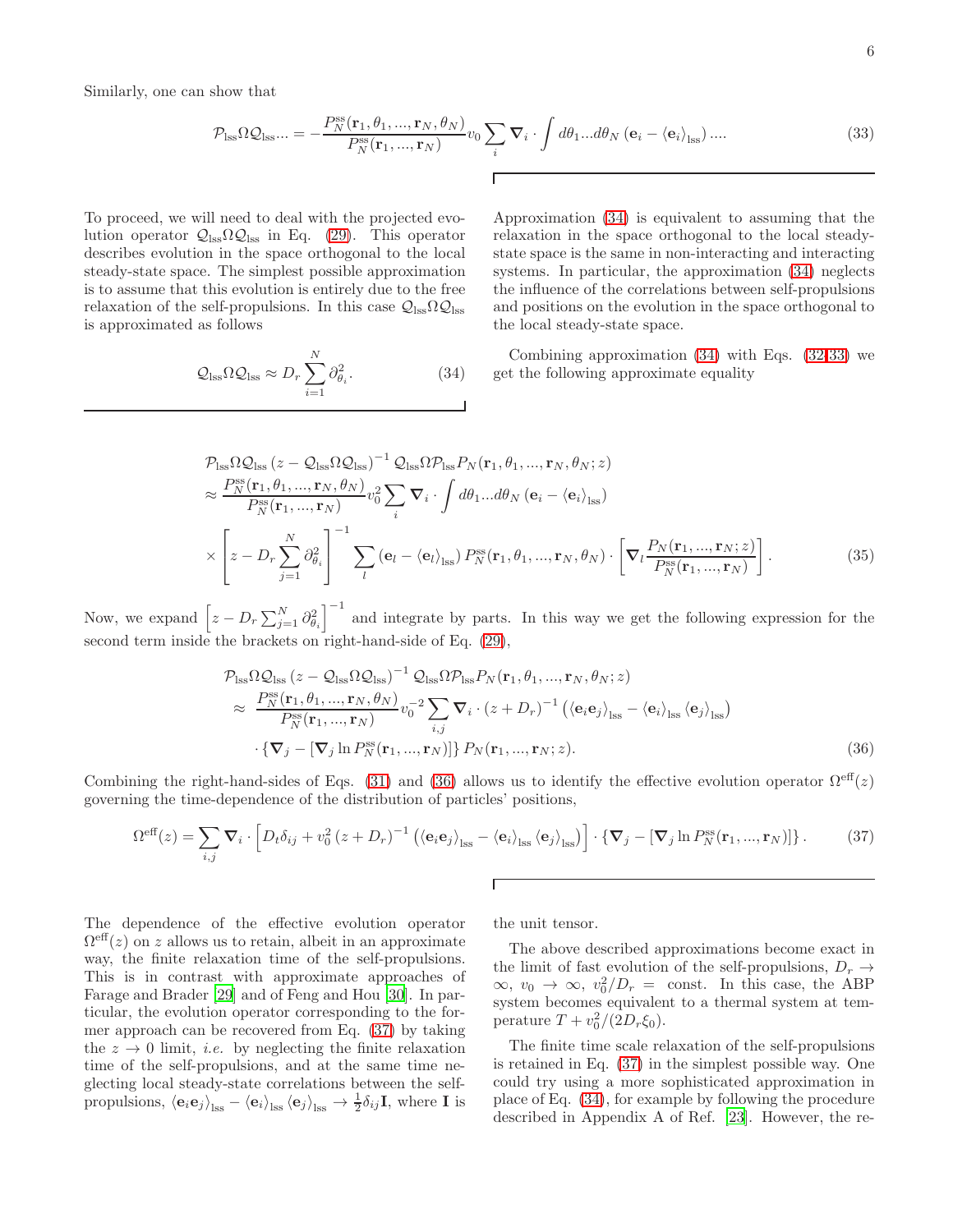sulting expressions would rapidly become rather difficult to handle. We note that, in principle, within the theory of Liluashvili et al. [\[27](#page-12-23)] the relaxation of self-propulsions is handled much more accurately [\[41\]](#page-13-8). However, additional technical approximations used in Ref. [\[27](#page-12-23)] make their description of the relaxation of self-propulsions similar to ours. Specifically, both in the theory of Ref. [\[27\]](#page-12-23) and in our approach the matrix representing the self-propulsion part of the evolution operator is effectively approximated by its lowest order non-trivial elements.

The effective evolution operator  $\Omega^{\text{eff}}(z)$  allows us to re-write the Laplace transform of the intermediate scattering function,

<span id="page-6-0"></span>
$$
\mathcal{LT}\left[F(q;t)\right](z) \equiv F(q;z)
$$
  
=  $N^{-1}\left\langle n(\mathbf{q})\left(z-\Omega\right)^{-1}n(-\mathbf{q})\right\rangle$   
 $\approx N^{-1}\left\langle n(\mathbf{q})\left(z-\Omega^{\text{eff}}(z)\right)^{-1}n(-\mathbf{q})\right\rangle_{\mathbf{r}}.$  (38)

Here  $\langle \ldots \rangle_{\mathbf{r}}$  denotes averaging over the steady-state distribution of particles' positions. Eq. [\(38\)](#page-6-0) will be the starting point for the standard projection operator derivation of the memory function representation for  $F(q; z)$  in subsection [IV C.](#page-7-0)

#### B. Short-time dynamics and the importance of the correlations of particles' currents

Before turning to the memory function representation, which focuses on the long-time dynamics, we briefly examine the short-time dynamics of the intermediate scattering function and identify the contribution of the correlations of the particles' currents.

To evaluate the short-time behavior of the intermediate scattering function we expand expression [\(16\)](#page-3-3) in powers of t,

<span id="page-6-1"></span>
$$
F(q;t) = \frac{1}{N} \langle n(\mathbf{q})n(-\mathbf{q}) \rangle + \frac{t}{N} \langle n(\mathbf{q})\Omega n(-\mathbf{q}) \rangle
$$

$$
+ \frac{t^2}{2N} \langle n(\mathbf{q})\Omega^2 n(-\mathbf{q}) \rangle + \dots
$$
(39)

The first term at the right-hand-side of Eq. [\(39\)](#page-6-1) is the steady state static structure factor,

$$
S(q) = \frac{1}{N} \langle n(\mathbf{q})n(-\mathbf{q})\rangle, \qquad (40)
$$

the second term, using the assumption of vanishing currents, gives

$$
\frac{t}{N} \langle n(\mathbf{q}) \Omega n(-\mathbf{q}) \rangle = -D_t t q^2 \tag{41}
$$

and the third term, also under the assumption of vanish-

ing currents, reads

<span id="page-6-2"></span>
$$
\frac{t^2}{2N} \langle n(\mathbf{q}) \Omega^2 n(-\mathbf{q}) \rangle = \frac{D_t^2 t^2 q^2}{2N}
$$

$$
\times \left\langle \left| \sum_i \{-iq + [\hat{\mathbf{q}} \cdot \nabla_j \ln P_N^{\rm ss}(\mathbf{r}_1, ..., \mathbf{r}_N)] \} e^{-i\mathbf{q} \cdot \mathbf{r}_i} \right|^2 \right\rangle
$$

$$
-\frac{v_0^2 t^2 q^2}{2N} \left\langle \left| \sum_i \hat{\mathbf{q}} \cdot (\mathbf{e}_i - \langle \mathbf{e}_i \rangle_{\rm lss}) e^{-i\mathbf{q} \cdot \mathbf{r}_i} \right|^2 \right\rangle, \qquad (42)
$$

where  $\hat{\mathbf{q}}$  is a unit vector,  $\hat{\mathbf{q}} = \mathbf{q}/q$ . The first term in Eq. [\(42\)](#page-6-2) originates from thermal fluctuations while the second is the lowest order in time contribution of the self-propulsion.

Eq. [\(42\)](#page-6-2) shows that at short times the self-propulsion always speeds up the relaxation. The contribution of the self-propulsion can be expressed in terms of the correlation function of particles currents,

$$
\omega_{\parallel}(q) = \qquad (43)
$$

$$
\frac{v_0^2}{N}\hat{\mathbf{q}} \cdot \left\langle \sum_{i,j} \left( \mathbf{e}_i - \langle \mathbf{e}_i \rangle_{\text{lss}} \right) \left( \mathbf{e}_j - \langle \mathbf{e}_j \rangle_{\text{lss}} \right) e^{-i\mathbf{q} \cdot (\mathbf{r}_i - \mathbf{r}_j)} \right\rangle \cdot \hat{\mathbf{q}}.
$$

The interpretation of function  $\omega_{\parallel}(q)$  comes from the fact that

$$
v_0 (\mathbf{e}_i - \langle \mathbf{e}_i \rangle)_{\text{ISS}}) \equiv \n\zeta_0^{-1} \mathbf{F}_i - D_t \nabla_i \ln P_N^{\text{ss}}(\mathbf{r}_1, ..., \mathbf{r}_N) + v_0 \mathbf{e}_i \qquad (44)
$$

can be interpreted as a current of particle i averaged over thermal noise.

The same result for the short-time dynamics are obtained if one starts from expression [\(38\)](#page-6-0) for the intermediate scattering function. In this case it is easiest to proceed in the Laplace space,

$$
F(q; z) = \frac{1}{z}F(q; t = 0) + \frac{1}{z^2}F'(q; t = 0)
$$

$$
+\frac{1}{z^3}F''(q; t = 0) + \dots
$$
(45)

Using the effective evolution operator  $(37)$  in Eq.  $(38)$  we obtain the following expression for the first derivative,

$$
F'(q; t = 0) = \frac{1}{N} \langle n(\mathbf{q}) \Omega_t n(-\mathbf{q}) \rangle = -D_t q^2 \quad (46)
$$

where  $\Omega_t$  is the translational diffusion part of the effective evolution operator,

$$
\Omega_t = D_t \sum_i \mathbf{\nabla}_i \cdot \{ \mathbf{\nabla}_i - [\mathbf{\nabla}_i \ln P_N^{\text{ss}}(\mathbf{r}_1, ..., \mathbf{r}_N)] \} .
$$
 (47)

Furthermore, for the second derivative we get

$$
F''(q; t = 0) = -\frac{1}{N} \langle n(\mathbf{q}) \Omega_t^2 n(-\mathbf{q}) \rangle
$$
  
+  $\frac{v_0^2}{N} \langle n(\mathbf{q}) \sum_{i,j} \nabla_i \cdot (\langle \mathbf{e}_i \mathbf{e}_j \rangle_{\text{lss}} - \langle \mathbf{e}_i \rangle_{\text{lss}} \langle \mathbf{e}_j \rangle_{\text{lss}})$   
+  $\{ \nabla_j - [\nabla_j \ln P_N^{\text{ss}}(\mathbf{r}_1, ..., \mathbf{r}_N)] \} n(-\mathbf{q}) \rangle$  (48)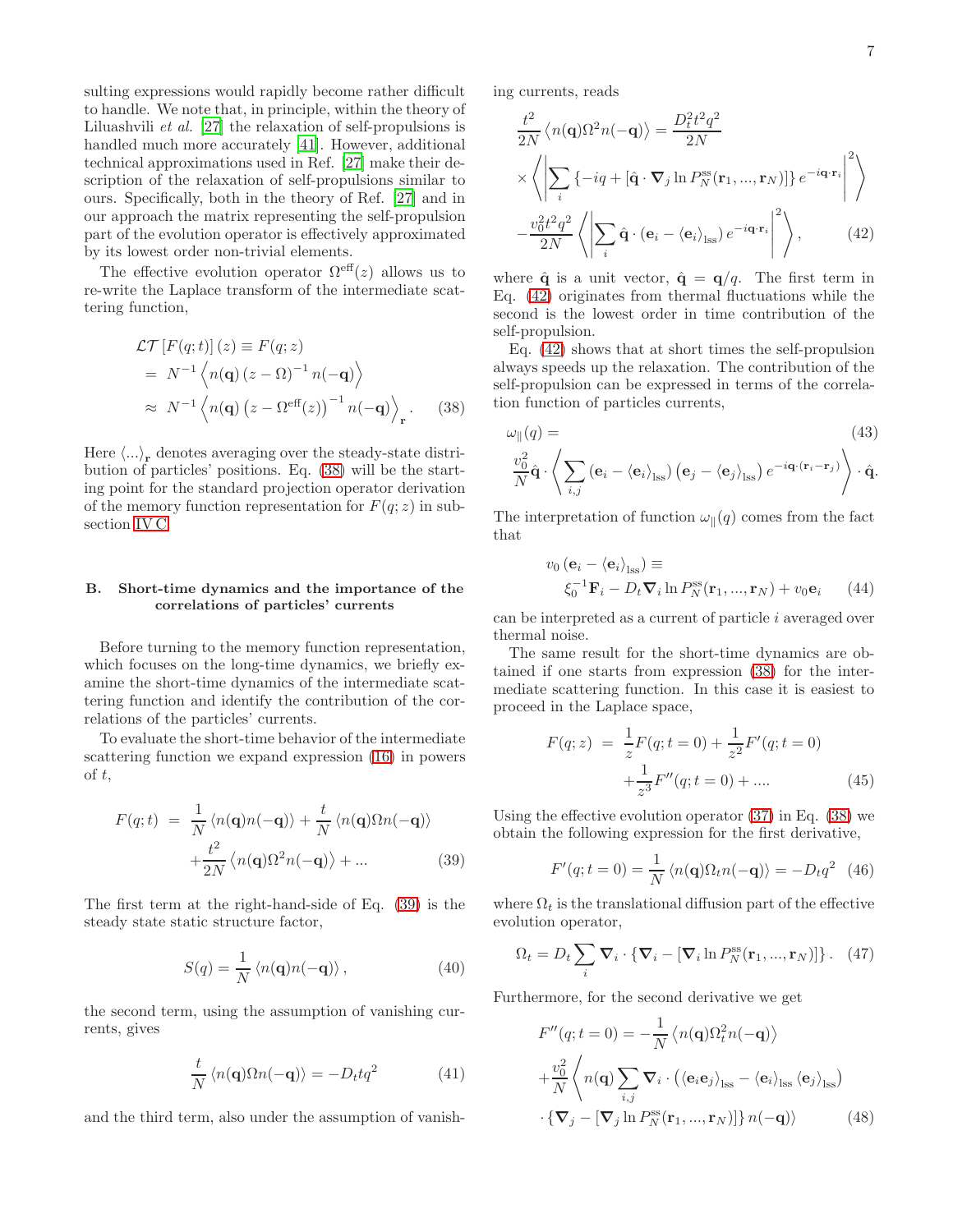which can be shown to coincide with the second derivative obtained from the third term of the Taylor expansion, Eq. [\(42\)](#page-6-2).

#### <span id="page-7-0"></span>C. Memory function representation

In this subsection we rewrite the formal expression [\(38\)](#page-6-0) for the intermediate scattering function in terms of the so-called frequency matrix and irreducible memory matrix. The latter quantity contains all the unknown nontrivial dynamic information about the system. The resulting expression for the density correlation function in terms of the frequency matrix and the memory matrix is known as the memory function representation. Some formal manipulations in this subsection are the same as in Sec. VI of Ref. [\[23](#page-12-19)]. They are included here for completeness.

To derive the memory function representation of  $F(q; z)$  we use the projection operator approach [\[24](#page-12-20), [42](#page-13-9), [43\]](#page-13-10). We define a projection operator on the microscopic density

$$
\mathcal{P}_n = \dots n(-\mathbf{q})\rangle_{\mathbf{r}} \langle n(\mathbf{q})n(-\mathbf{q})\rangle_{\mathbf{r}}^{-1} \langle n(\mathbf{q})\dots \tag{49}
$$

We emphasize that projection operator  $\mathcal{P}_n$  is defined in terms of the steady-state distribution, unlike in the approaches of Farage and Brader [\[29\]](#page-12-25) and of Liluashvili et al. [\[27\]](#page-12-23). Next, we use the identity

<span id="page-7-3"></span>
$$
\frac{1}{z - \Omega^{\text{eff}}(z)} = \frac{1}{z - \Omega^{\text{eff}}(z)\mathcal{Q}_n} \qquad (50)
$$

$$
+ \frac{1}{z - \Omega^{\text{eff}}(z)\mathcal{Q}_n} \Omega^{\text{eff}}(z)\mathcal{P}_n \frac{1}{z - \Omega^{\text{eff}}(z)},
$$

where  $\mathcal{Q}_n$  is the projection on the space orthogonal to that spanned by the microscopic density,

$$
\mathcal{Q}_n = \mathcal{I} - \mathcal{P}_n,\tag{51}
$$

to rewrite the Laplace transform of the time derivative of  $NF(q;t)$  in the following way

<span id="page-7-1"></span>
$$
\mathcal{L}\mathcal{T}[\partial_t NF(q;t)](z) = \left\langle n(\mathbf{q})\Omega^{\text{eff}}(z)\frac{1}{z - \Omega^{\text{eff}}(z)}n(-\mathbf{q})\right\rangle_{\mathbf{r}} = \left\langle n(\mathbf{q})\Omega^{\text{eff}}(z)\mathcal{P}_n\frac{1}{z - \Omega^{\text{eff}}(z)}n(-\mathbf{q})\right\rangle_{\mathbf{r}} + \left\langle n(\mathbf{q})\Omega^{\text{eff}}(z)\mathcal{Q}_n\frac{1}{z - \Omega^{\text{eff}}(z)}n(-\mathbf{q})\right\rangle_{\mathbf{r}} = \left\langle n(\mathbf{q})\Omega^{\text{eff}}(z)n(-\mathbf{q})\right\rangle_{\mathbf{r}}\left\langle n(\mathbf{q})n(-\mathbf{q})\right\rangle_{\mathbf{r}}^{-1}\left\langle n(\mathbf{q})\frac{1}{z - \Omega^{\text{eff}}(z)}n(-\mathbf{q})\right\rangle_{\mathbf{r}} + \left\langle n(\mathbf{q})\Omega^{\text{eff}}(z)\mathcal{Q}_n\frac{1}{z - \mathcal{Q}_n\Omega^{\text{eff}}(z)\mathcal{Q}_n}\mathcal{Q}_n\Omega^{\text{eff}}(z)n(-\mathbf{q})\right\rangle_{\mathbf{r}}\left\langle n(\mathbf{q})n(-\mathbf{q})\right\rangle_{\mathbf{r}}^{-1}\left\langle n(\mathbf{q})\frac{1}{z - \Omega^{\text{eff}}(z)}n(-\mathbf{q})\right\rangle_{\mathbf{r}}.
$$
\n(52)

The important part of the first term on the righthand-side of the last equality sign in Eq. [\(52\)](#page-7-1) is the matrix element of the effective evolution operator,  $\langle n(\mathbf{q})\Omega^{\text{eff}}(z)n(-\mathbf{q})\rangle_{\mathbf{r}},$  which can be expressed in terms of the frequency matrix  $\mathcal{H}(q; z)$ ,

$$
\langle n(\mathbf{q})\Omega^{\text{eff}}(z)n(-\mathbf{q})\rangle_{\mathbf{r}} = -q^2N\mathcal{H}(q;z).
$$
 (53)

The frequency matrix is given by the following expression

$$
\mathcal{H}(q; z) = D_t + \frac{\omega_{\parallel}(q)}{z + D_r}.
$$
 (54)

The important part of the second term at the right-

hand-side of the last equality sign in Eq. (52) can be expressed in terms of reducible [42, 44] memory matrix 
$$
\mathcal{M}(q; z)
$$
,

$$
\left\langle n(\mathbf{q})\Omega^{\text{eff}}(z)\mathcal{Q}_n \frac{1}{z - \mathcal{Q}_n \Omega^{\text{eff}}(z)\mathcal{Q}_n} \mathcal{Q}_n \Omega^{\text{eff}}(z)n(-\mathbf{q}) \right\rangle_{\mathbf{r}} = q^2 N \mathcal{M}(q; z).
$$
\n(55)

Explicitly, the memory matrix is given by the following expression

<span id="page-7-2"></span>
$$
\mathcal{M}(q;z) = N^{-1}\hat{\mathbf{q}} \cdot \left\langle \sum_{i,j} e^{-i\mathbf{q} \cdot \mathbf{r}_i} \left[ D_t \delta_{ij} + \frac{v_0^2}{z + D_r} \left( \langle \mathbf{e}_i \mathbf{e}_j \rangle_{\text{lss}} - \langle \mathbf{e}_i \rangle_{\text{lss}} \langle \mathbf{e}_j \rangle_{\text{lss}} \right) \right] \cdot \left\{ -\nabla_j + [\nabla_j \ln P_N^{\text{ss}}(\mathbf{r}_1, ..., \mathbf{r}_N)] \right\} \mathcal{Q}_n
$$
  
 
$$
\times \frac{1}{z - \mathcal{Q}_n \Omega^{\text{eff}}(z) \mathcal{Q}_n} \mathcal{Q}_n \sum_{l,m} \nabla_l \cdot \left[ D_t \delta_{lm} + \frac{v_0^2}{z + D_r} \left( \langle \mathbf{f}_l \mathbf{f}_m \rangle_{\text{lss}} - \langle \mathbf{f}_l \rangle_{\text{lss}} \langle \mathbf{f}_m \rangle_{\text{lss}} \right) \right] e^{i\mathbf{q} \cdot \mathbf{r}_m} \right\rangle_{\mathbf{r}} \cdot \hat{\mathbf{q}} \tag{56}
$$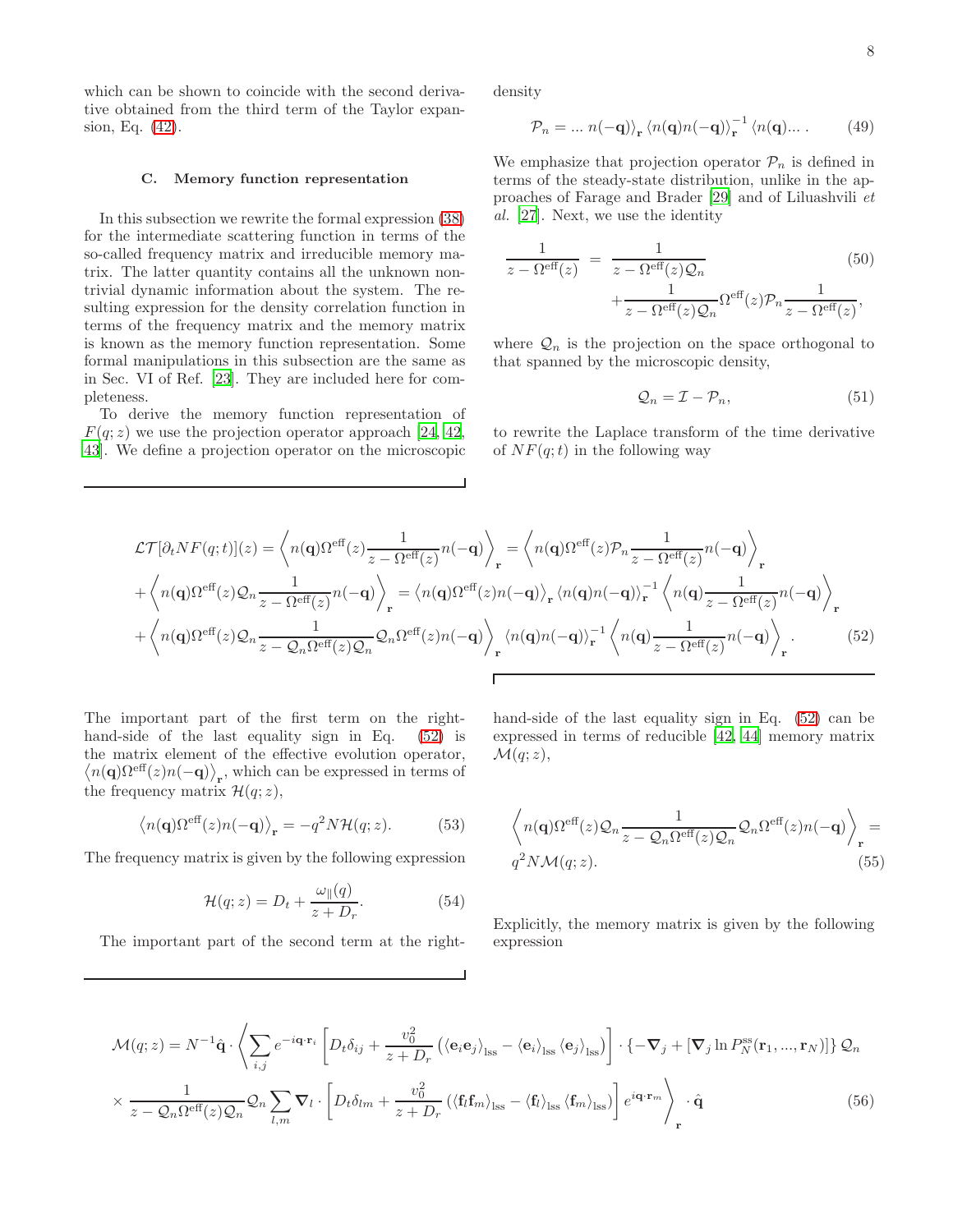We can now rewrite the Laplace transform of the intermediate scattering function in terms of the frequency and memory matrix,

<span id="page-8-1"></span>
$$
F(q;z) = \frac{S(q)}{z + q^2 \left(\mathcal{H}(q;z) - \mathcal{M}(q;z)\right) / S(q)}\tag{57}
$$

where  $S(q)$  is the steady-state structure factor,

<span id="page-8-0"></span>
$$
S(q) = \langle n(\mathbf{q})n(-\mathbf{q})\rangle_{\mathbf{r}} \equiv \langle n(\mathbf{q})n(-\mathbf{q})\rangle. \tag{58}
$$

The second equality sign in Eq. [\(58\)](#page-8-0) follows from the fact

that for self-propulsion-independent quantities averaging over particles' positions is equivalent to averaging over the full steady-state distribution of positions and selfpropulsions.

Next, following Cichocki and Hess [\[42\]](#page-13-9) and Kawasaki [\[44\]](#page-13-11) we introduce an irreducible memory matrix. First, we define the irreducible evolution operator  $\Omega^{\text{irr}}(z)$ ,

$$
\Omega^{\rm irr}(z) = \mathcal{Q}_n \Omega^{\rm eff}(z) \mathcal{Q}_n - \delta \Omega^{\rm irr}(z) \tag{59}
$$

where the subtraction term  $\delta \Omega^{\text{irr}}(z)$  reads

$$
\delta\Omega^{\text{irr}}(z) = Q_n \sum_{l,m} \nabla_l \cdot \left[ D_t \delta_{lm} + \frac{v_0^2}{z+D_r} \left( \left\langle \mathbf{f}_l \mathbf{f}_m \right\rangle_{\text{lss}} - \left\langle \mathbf{f}_l \right\rangle_{\text{lss}} \left\langle \mathbf{f}_m \right\rangle_{\text{lss}} \right] e^{i\mathbf{q} \cdot \mathbf{r}_m} \right\rangle_{\mathbf{r}} \cdot \hat{\mathbf{q}} \left( \mathcal{H}(q;z) \right)^{-1}
$$

$$
\hat{\mathbf{q}} \cdot \left\langle \sum_{i,j} e^{-i\mathbf{q} \cdot \mathbf{r}_i} \left[ D_t \delta_{ij} + \frac{v_0^2}{z+D_r} \left( \left\langle \mathbf{e}_i \mathbf{e}_j \right\rangle_{\text{lss}} - \left\langle \mathbf{e}_i \right\rangle_{\text{lss}} \left\langle \mathbf{e}_j \right\rangle_{\text{lss}} \right) \right] \cdot \left\{ -\nabla_j + \left[ \nabla_j \ln P_N^{\text{ss}}(\mathbf{r}_1, ..., \mathbf{r}_N) \right] \right\} \mathcal{Q}_n \right. \tag{60}
$$

Next, we define the irreducible memory matrix  $\mathcal{M}^{irr}(q; z)$ , which is given by the expression analogous to Eq. [\(56\)](#page-7-2) but with the projected evolution operator  $Q_n \Omega^{\text{eff}}(z) Q_n$  replaced by irreducible evolution operator  $\Omega^{\text{irr}}(z)$ ,

$$
\mathcal{M}^{\rm irr}(q;z) = N^{-1}\hat{\mathbf{q}} \cdot \left\langle \sum_{i,j} e^{-i\mathbf{q} \cdot \mathbf{r}_{i}} \left[ D_{t}\delta_{ij} + \frac{v_{0}^{2}}{z + D_{r}} \left( \langle \mathbf{e}_{i} \mathbf{e}_{j} \rangle_{\rm lss} - \langle \mathbf{e}_{i} \rangle_{\rm lss} \langle \mathbf{e}_{j} \rangle_{\rm lss} \right) \right] \cdot \left\{ -\nabla_{j} + \left[ \nabla_{j} \ln P_{N}^{\rm ss}(\mathbf{r}_{1},...,\mathbf{r}_{N}) \right] \right\} \mathcal{Q}_{n}
$$

$$
\times \frac{1}{z - \Omega^{\rm irr}(z)} \mathcal{Q}_{n} \sum_{l,m} \nabla_{l} \cdot \left[ D_{t}\delta_{lm} + \frac{v_{0}^{2}}{z + D_{r}} \left( \langle \mathbf{f}_{l} \mathbf{f}_{m} \rangle_{\rm lss} - \langle \mathbf{f}_{l} \rangle_{\rm lss} \langle \mathbf{f}_{m} \rangle_{\rm lss} \right) \right] e^{i\mathbf{q} \cdot \mathbf{r}_{m}} \right\rangle_{\mathbf{r}} \cdot \hat{\mathbf{q}}.
$$
(61)

Finally, we use an identity similar to Eq. [\(50\)](#page-7-3),

$$
\frac{1}{z - Q_n \Omega^{\text{eff}}(z)Q_n} = \frac{1}{z - \Omega^{\text{irr}}(z)}\tag{62}
$$
\n
$$
+ \frac{1}{z - \Omega^{\text{irr}}(z)} \delta \Omega^{\text{eff}}(z) \frac{1}{z - Q_n \Omega^{\text{eff}}(z)Q_n},
$$

and we derive the following relation between  $\mathcal{M}(q; z)$  and  $\mathcal{M}^{\text{irr}}(q;z),$ 

<span id="page-8-2"></span>
$$
\mathcal{M}(q;z) = \mathcal{M}^{\rm irr}(q;z) - \mathcal{M}^{\rm irr}(q;z) \mathcal{H}^{-1}(q;z) \mathcal{M}(q;z). \tag{63}
$$

Combining Eqs. [\(57\)](#page-8-1) and [\(63\)](#page-8-2) we arrive at the following representation of the intermediate scattering function in terms of the irreducible memory matrix,

<span id="page-8-3"></span>
$$
F(q;z) = \frac{S(q)}{z + \frac{q^2 \mathcal{H}(q;z)/S(q)}{1 + \mathcal{M}^{\text{irr}}(q;z)/\mathcal{H}(q;z)}}.
$$
(64)

Eq. [\(64\)](#page-8-3) constitutes the memory function representa-

tion for the intermediate scattering function of the ABP system. It has the same structure as the memory function representation for the intermediate scattering function of the AOUP model. The difference between the two models is buried in the expressions for the frequency and irreducible memory matrices.

## D. Mode-coupling approximation for the irreducible memory matrix

Here, we derive an explicit approximate expression for the irreducible memory matrix using a factorization approximation of the type used in the mode-coupling theory of the glass transition. To this end we follow the steps of the derivation of the mode-coupling theory for systems evolving with Brownian dynamics [\[43](#page-13-10)]. The derivation consists of three steps.

First, we project onto the subspace of density pairs,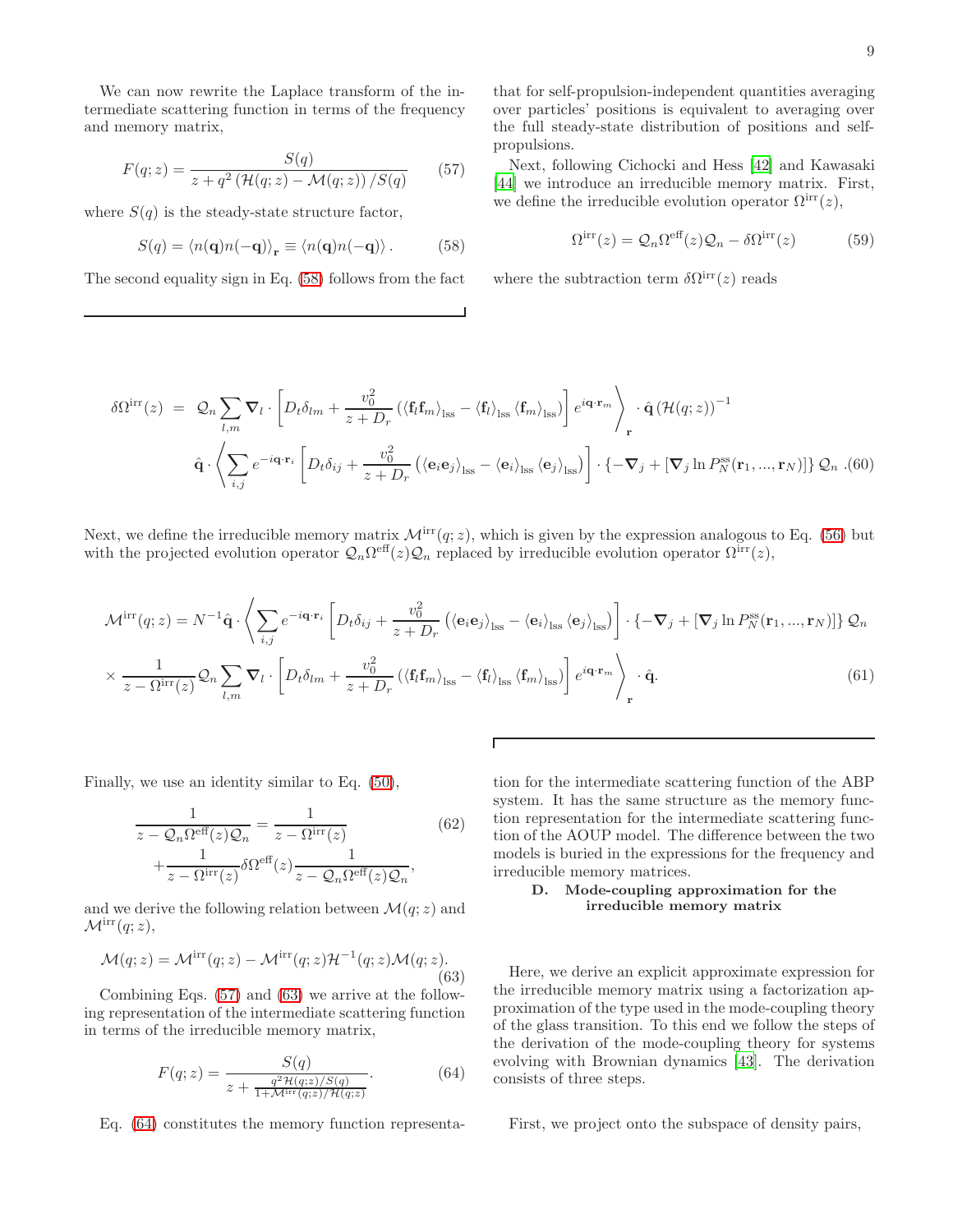<span id="page-9-0"></span>
$$
\hat{\mathbf{q}} \cdot \left\langle \sum_{i,j} e^{-i\mathbf{q} \cdot \mathbf{r}_{i}} \left[ D_{t} \delta_{ij} + \frac{v_{0}^{2}}{z+D_{r}} \left( \langle \mathbf{e}_{i} \mathbf{e}_{j} \rangle_{\text{iss}} - \langle \mathbf{e}_{i} \rangle_{\text{iss}} \langle \mathbf{e}_{j} \rangle_{\text{iss}} \right) \right] \cdot \left\{ -\nabla_{j} + \left[ \nabla_{j} \ln P_{N}^{\text{ss}}(\mathbf{r}_{1}, ..., \mathbf{r}_{N}) \right] \right\} \mathcal{Q}_{n}
$$
\n
$$
\approx \sum_{\mathbf{q}_{1},...,\mathbf{q}_{4}} \hat{\mathbf{q}} \cdot \left\langle \sum_{i,j} e^{-i\mathbf{q} \cdot \mathbf{r}_{i}} \left[ D_{t} \delta_{ij} + \frac{v_{0}^{2}}{z+D_{r}} \left( \langle \mathbf{e}_{i} \mathbf{e}_{j} \rangle_{\text{iss}} - \langle \mathbf{e}_{i} \rangle_{\text{iss}} \langle \mathbf{e}_{j} \rangle_{\text{iss}} \right) \right] \cdot \left\{ -\nabla_{j} + \left[ \nabla_{j} \ln P_{N}^{\text{ss}}(\mathbf{r}_{1}, ..., \mathbf{r}_{N}) \right] \right\} \mathcal{Q}_{n} n_{2}(-\mathbf{q}_{1}, -\mathbf{q}_{2}) \right\rangle_{\mathbf{r}}
$$
\n
$$
\times \left[ \langle \mathcal{Q}_{n} n_{2}(\mathbf{q}_{1}, \mathbf{q}_{2}) \mathcal{Q}_{n} n_{2}(-\mathbf{q}_{3}, -\mathbf{q}_{4}) \rangle_{\mathbf{r}} \right]^{-1} \langle \mathcal{Q}_{n} n_{2}(\mathbf{q}_{3}, \mathbf{q}_{4}) . \tag{65}
$$

Here  $n_2(\mathbf{q}_1, \mathbf{q}_2)$  is the Fourier transform of the microscopic two-particle density,

$$
n_2(\mathbf{q}_1, \mathbf{q}_2) = \sum_{l,m} e^{-i\mathbf{q}_1 \cdot \mathbf{r}_l - i\mathbf{q}_2 \cdot \mathbf{r}_m}, \tag{66}
$$

and  $\left[ \langle \mathcal{Q}_n n_2(q_1, \mathbf{q}_2) \mathcal{Q}_n n_2(-\mathbf{q}_3, -\mathbf{q}_4) \rangle_{\mathbf{r}} \right]^{-1}$  is the inverse of

the correlation matrix of microscopic pair densities.

Second, we factorize averages resulting from substituting projection [\(65\)](#page-9-0) into the expression for the memory function and at the same time replace the irreducible operator  $\Omega^{\text{irr}}(z)$  by effective evolution operator  $\Omega^{\text{eff}}(z)$ . We should emphasize that this factorization has to be done in the time domain,

<span id="page-9-1"></span>
$$
\mathcal{LT}^{-1}\left[\left\langle \mathcal{Q}_n n_2(\mathbf{q}_1, \mathbf{q}_2) \left(z - \Omega^{\text{irr}}(z)\right)^{-1} \mathcal{Q}_n n_2(-\mathbf{q}_3, -\mathbf{q}_4) \right\rangle_r\right] \approx
$$
\n
$$
\mathcal{LT}^{-1}\left[\left\langle n(\mathbf{q}_1) \left(z - \Omega^{\text{eff}}(z)\right)^{-1} n(-\mathbf{q}_3) \right\rangle_r\right] \mathcal{LT}^{-1}\left[\left\langle n(\mathbf{q}_2) \left(z - \Omega^{\text{eff}}(z)\right)^{-1} n(-\mathbf{q}_4) \right\rangle_r\right] + \left\{3 \leftrightarrow 4\right\}.
$$
\n(67)

 $\overline{t}$ 

Here  $\mathcal{L} \mathcal{T}^{-1}$  denotes the inverse Laplace transform and  ${3 \leftrightarrow 4}$  means the preceding expression with labels 3 and 4 interchanged. Consistently with Eq. [\(67\)](#page-9-1) we also factorize the steady-state correlation matrix of microscopic pair densities and for its inverse we get

$$
\left[ \langle \mathcal{Q}_n n_2(\mathbf{q}_1, \mathbf{q}_2) \mathcal{Q}_n n_2(-\mathbf{q}_3, -\mathbf{q}_4) \rangle_{\mathbf{r}} \right]^{-1} \approx \qquad (68)
$$
  

$$
\langle n(\mathbf{q}_1) n(-\mathbf{q}_3) \rangle_{\mathbf{r}}^{-1} \langle n(\mathbf{q}_2) n(-\mathbf{q}_4) \rangle_{\mathbf{r}}^{-1} + \{3 \leftrightarrow 4\}.
$$

Third, we approximate the vertex functions. Due to the presence of the current correlations in one part of the vertex, this last step is a bit more complex than the approximation used in the derivation of the standard modecoupling theory [\[43\]](#page-13-10). We will explain it on the example of the left vertex,  $V_l$ .

The left vertex is given by the following formula

<span id="page-9-2"></span>
$$
\mathcal{V}_{l}(\mathbf{q};\mathbf{q}_{1},\mathbf{q}_{2}) = \hat{\mathbf{q}} \cdot \left\langle \sum_{i,j} e^{-i\mathbf{q}\cdot\mathbf{r}_{i}} \right\rangle
$$
  
\n
$$
\times \left[ D_{t}\delta_{ij} + \frac{v_{0}^{2}}{z+D_{r}} \left\langle \left\langle \mathbf{e}_{i}\mathbf{e}_{j} \right\rangle_{\text{lss}} - \left\langle \mathbf{e}_{i} \right\rangle_{\text{lss}} \left\langle \mathbf{e}_{j} \right\rangle_{\text{lss}} \right) \right] \cdot
$$
  
\n
$$
\times \left\{ -\nabla_{j} + \left[ \nabla_{j} \ln P_{N}^{\text{ss}}(\mathbf{r}_{1},...,\mathbf{r}_{N}) \right] \right\} \mathcal{Q}_{n} n_{2}(-\mathbf{q}_{1},-\mathbf{q}_{2}) \right\rangle_{\mathbf{r}}
$$
  
\n
$$
= \hat{\mathbf{q}} \cdot \left\langle \sum_{i,j} e^{-i\mathbf{q}\cdot\mathbf{r}_{i}} \right\rangle
$$
  
\n
$$
\times \left[ D_{t}\delta_{ij} + \frac{v_{0}^{2}}{z+D_{r}} (\mathbf{e}_{i} - \left\langle \mathbf{e}_{i} \right\rangle_{\text{lss}}) (\mathbf{e}_{j} - \left\langle \mathbf{e}_{j} \right\rangle_{\text{lss}}) \right] \cdot
$$
  
\n
$$
\times \left\{ -\nabla_{j} + \left[ \nabla_{j} \ln P_{N}^{\text{ss}}(\mathbf{r}_{1},...,\mathbf{r}_{N}) \right] \right\} \mathcal{Q}_{n} n_{2}(-\mathbf{q}_{1},-\mathbf{q}_{2}) \rangle
$$
  
\n(69)

According to Eq. [\(69\)](#page-9-2) the left vertex consists of two terms. The first term originates from the translational diffusion part of the effective evolution operator. It has the same form as the vertex of the standard modecoupling theory [\[43\]](#page-13-10),

<span id="page-9-3"></span>
$$
\mathcal{V}_l^t(\mathbf{q}; \mathbf{q}_1, \mathbf{q}_2) =
$$
\n
$$
D_t \hat{\mathbf{q}} \cdot \left\langle \sum_i e^{-i\mathbf{q} \cdot \mathbf{r}_i} \left\{ -\nabla_j + [\nabla_j \ln P_N^{\text{ss}}(\mathbf{r}_1, ..., \mathbf{r}_N)] \right\} \right\rangle
$$
\n
$$
\times \mathcal{Q}_n n_2(-\mathbf{q}_1, -\mathbf{q}_2) \rangle
$$
\n
$$
= i D_t N \rho S(q_1) S(q_2) [\hat{\mathbf{q}} \cdot \mathbf{q}_1 c(q_1) + \hat{\mathbf{q}} \cdot \mathbf{q}_2 c(q_2)], \quad (70)
$$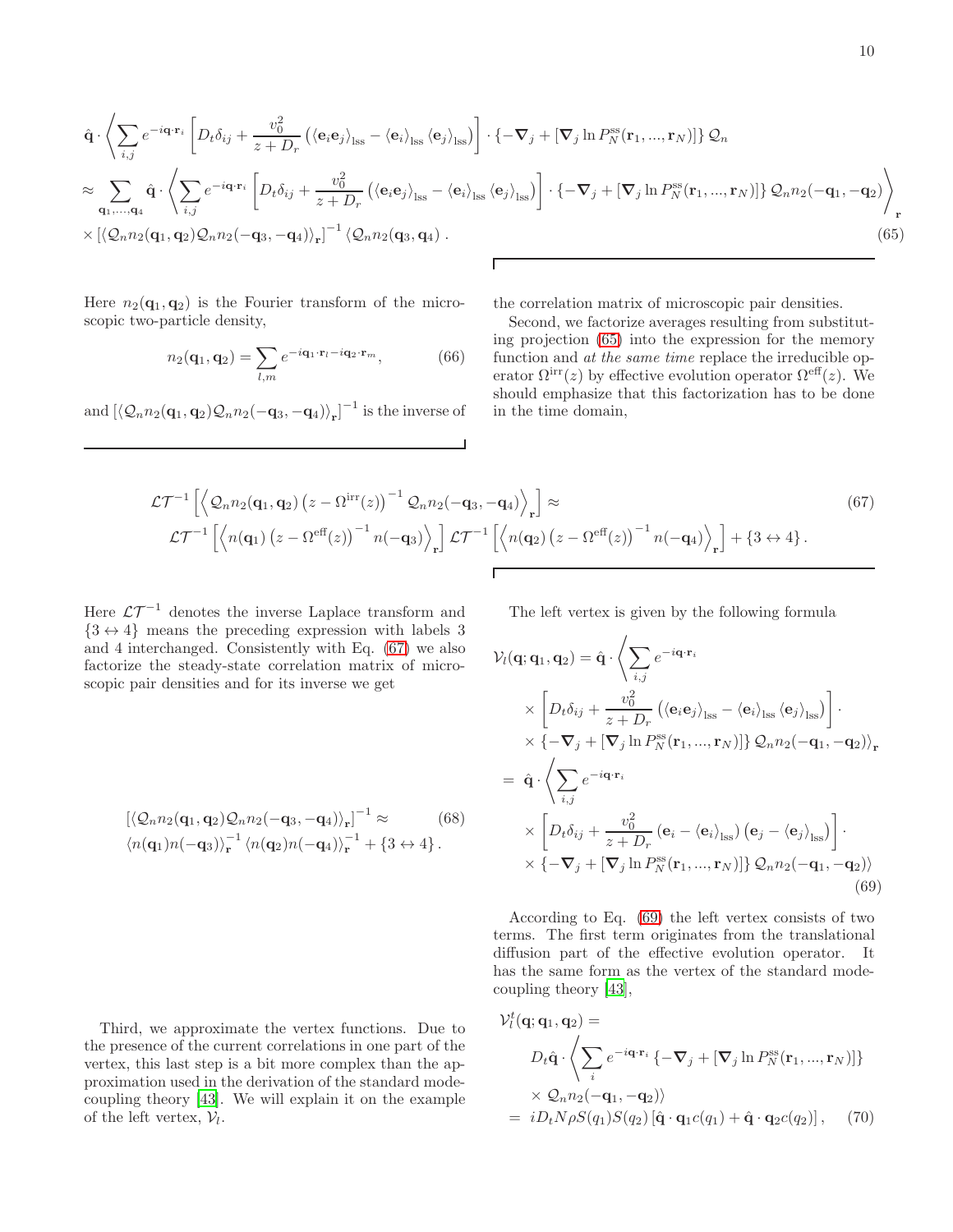where  $c(q)$  is the direct correlation function [\[45](#page-13-12)]

$$
\rho c(q) = 1 - 1/S(q). \tag{71}
$$

We note that in the derivation of formula [\(75\)](#page-10-0) a convolution approximation is used, which is equivalent to neglecting the three-particle direct correlation function. The same approximation is used in the derivation of the standard mode-coupling theory [\[43](#page-13-10)].

The second term originates from the activity-related part of the effective evolution operator. It is proportional to function  $V_l^a$ , which is defined as follows,

$$
\mathcal{V}_{l}^{a}(\mathbf{q};\mathbf{q}_{1},\mathbf{q}_{2}) =
$$

$$
v_{0}^{2}D_{r}^{-1}\hat{\mathbf{q}} \cdot \left\langle \sum_{i,j} e^{-i\mathbf{q}\cdot\mathbf{r}_{i}} \left(\mathbf{e}_{i} - \left\langle \mathbf{e}_{i} \right\rangle_{\text{lss}}\right) \left(\mathbf{e}_{j} - \left\langle \mathbf{e}_{j} \right\rangle_{\text{lss}}\right) \cdot \times \left\{-\nabla_{j} + \left[\nabla_{j}\ln P_{N}^{\text{ss}}(\mathbf{r}_{1},...,\mathbf{r}_{N})\right]\right\} \mathcal{Q}_{n}n_{2}(-\mathbf{q}_{1},-\mathbf{q}_{2})\right\rangle.
$$
\n(72)

 $\mathcal{V}_l^a(\mathbf{q};\mathbf{q}_1,\mathbf{q}_2)$  has the form very similar to the form of the vertex of the mode-coupling theory for the AOUP model [\[23\]](#page-12-19) and can be analyzed in the same way. The result is

<span id="page-10-1"></span>
$$
\mathcal{V}_l^a(\mathbf{q}; \mathbf{q}_1, \mathbf{q}_2) =
$$
  
=  $i D_r^{-1} N \rho S(q_1) S(q_2) \omega_{\parallel}(q) [\hat{\mathbf{q}} \cdot \mathbf{q}_1 \mathcal{C}(q_1) + \hat{\mathbf{q}} \cdot \mathbf{q}_2 \mathcal{C}(q_2)].$  (73)

where a new function  $\mathcal{C}(q)$  reads

<span id="page-10-3"></span>
$$
\rho C(q) = 1 - \frac{\omega_{\parallel}(q)}{\omega_{\parallel}(\infty)S(q)}.
$$
\n(74)

Again, we note that the derivation of formula [\(73\)](#page-10-1) involves a generalization of the convolution approximation introduced in Ref. [\[23](#page-12-19)].

Combining Eqs. [\(70\)](#page-9-3) and [\(73\)](#page-10-1) we get the following approximate expression for the left vertex,

<span id="page-10-0"></span>
$$
\mathcal{V}_l(\mathbf{q}; \mathbf{q}_1, \mathbf{q}_2) = \mathcal{V}_l^t(\mathbf{q}; \mathbf{q}_1, \mathbf{q}_2) + \frac{\mathcal{V}_l^a(\mathbf{q}; \mathbf{q}_1, \mathbf{q}_2)}{1 + z/D_r}
$$
  
=  $iD_t N \rho S(q_1) S(q_2) [\hat{\mathbf{q}} \cdot \mathbf{q}_1 c(q_1) + \hat{\mathbf{q}} \cdot \mathbf{q}_2 c(q_2)]$   
+  $\frac{iD_r^{-1} N \rho S(q_1) S(q_2) \omega_{\parallel}(q) [\hat{\mathbf{q}} \cdot \mathbf{q}_1 c(q_1) + \hat{\mathbf{q}} \cdot \mathbf{q}_2 c(q_2)]}{1 + z/D_r}$  (75)

The right vertex can be analyzed in the same way resulting in

$$
\mathcal{V}_r(\mathbf{q}; \mathbf{q}_1, \mathbf{q}_2) = \mathcal{V}_r^t(\mathbf{q}; \mathbf{q}_1, \mathbf{q}_2) + \frac{\mathcal{V}_r^a(\mathbf{q}; \mathbf{q}_1, \mathbf{q}_2)}{1 + z/D_r}
$$
  
=  $-iD_t N \rho S(q_1) S(q_2) [\hat{\mathbf{q}} \cdot \mathbf{q}_1 c(q_1) + \hat{\mathbf{q}} \cdot \mathbf{q}_2 c(q_2)] - \frac{iD_r^{-1} N \rho S(q_1) S(q_2) \omega_{\parallel}(q) [\hat{\mathbf{q}} \cdot \mathbf{q}_1 c(q_1) + \hat{\mathbf{q}} \cdot \mathbf{q}_2 c(q_2)]}{1 + z/D_r}.$  (76)

We note that both  $V_l$  and  $V_r$  are  $z-$  or time-dependent. The time dependence originates from the finite relaxation rate of the self-propulsion.

To simplify the formulae below, we factor out  $\pm iN\rho S(q_1)S(q_2)$  from the left and right vertex and we define the vertex function  $V(q; q_1, q_2)$ , which is analogous to the standard vertex functions of mode-coupling theories,

$$
\mathcal{V}(\mathbf{q}; \mathbf{q}_1, \mathbf{q}_2) = \mathcal{V}^t(\mathbf{q}; \mathbf{q}_1, \mathbf{q}_2) + \frac{\mathcal{V}^a(\mathbf{q}; \mathbf{q}_1, \mathbf{q}_2)}{1 + z/D_r}
$$
  
=  $D_t [\hat{\mathbf{q}} \cdot \mathbf{q}_1 c(q_1) + \hat{\mathbf{q}} \cdot \mathbf{q}_2 c(q_2)] + \frac{D_r^{-1} \omega_{\parallel}(q) [\hat{\mathbf{q}} \cdot \mathbf{q}_1 C(q_1) + \hat{\mathbf{q}} \cdot \mathbf{q}_2 C(q_2)]}{1 + z/D_r}.$  (77)

Now, combining the three steps constituting the modecoupling approximation, expressing the vertices in terms of  $\mathcal{V}^t$  and  $\mathcal{V}^a$  and taking the thermodynamic limit we arrive at the following expression for the irreducible memory matrix,

<span id="page-10-2"></span>
$$
\mathcal{M}^{\text{irr}}(q;t) = \frac{\rho}{2} \int \frac{d\mathbf{q}_1 d\mathbf{q}_2}{(2\pi)^2} \delta(\mathbf{q} - \mathbf{q}_1 - \mathbf{q}_2)
$$
(78)  
 
$$
\times \left( \mathcal{V}^t(\mathbf{q}; \mathbf{q}_1, \mathbf{q}_2) + \mathcal{V}^a(\mathbf{q}; \mathbf{q}_1, \mathbf{q}_2) D_r e^{-D_r t} \right)^2
$$
  
 
$$
\times F(q_1; t) F(q_2; t),
$$

where ∗ denotes convolution in the time domain.

Formula [\(78\)](#page-10-2) describes the standard mode-coupling dynamic feedback mechanism: the time-delayed internal friction arising due to interparticle interactions decays due to the relaxation of the two-particle density, which is included at the level of factorization approximation [\(67\)](#page-9-1). Through formula [\(78\)](#page-10-2), slow decay of the density fluctuations feeds back into slow decay of the irreducible memory matrix, which quantifies the internal friction.

The non-equilibrium nature of the active system is included at two levels. First, since the microscopic dynamics consists of random thermal motion and motion due to the independently evolving self-propulsion, the vertices exhibit two contributions corresponding to these two microscopic modes of motion. Second, the contribution due to the self-propulsion  $\mathcal{V}^a$ , involves equal-time correlation function of particles' currents,  $\omega_{\parallel}(q)$ . This function sets the overall scale of the self-propulsion contribution (together with  $D<sub>r</sub>$ ). It also enters into the expression for the new function  $C(q)$ , Eq. [\(74\)](#page-10-3), which plays the role of the direct correlation function in  $\mathcal{V}^a$ .

# E. Long-time dynamics and ergodicity-breaking transition

To obtain the time dependence of the intermediate scattering function one needs to solve the combined set of Eqs. [\(64\)](#page-8-3) and [\(78\)](#page-10-2). In the case of AOUPs, it is possible to rewrite the analogous set of equations and to get a self-consistent equation of motion for the intermediate scattering function that has the form very similar to that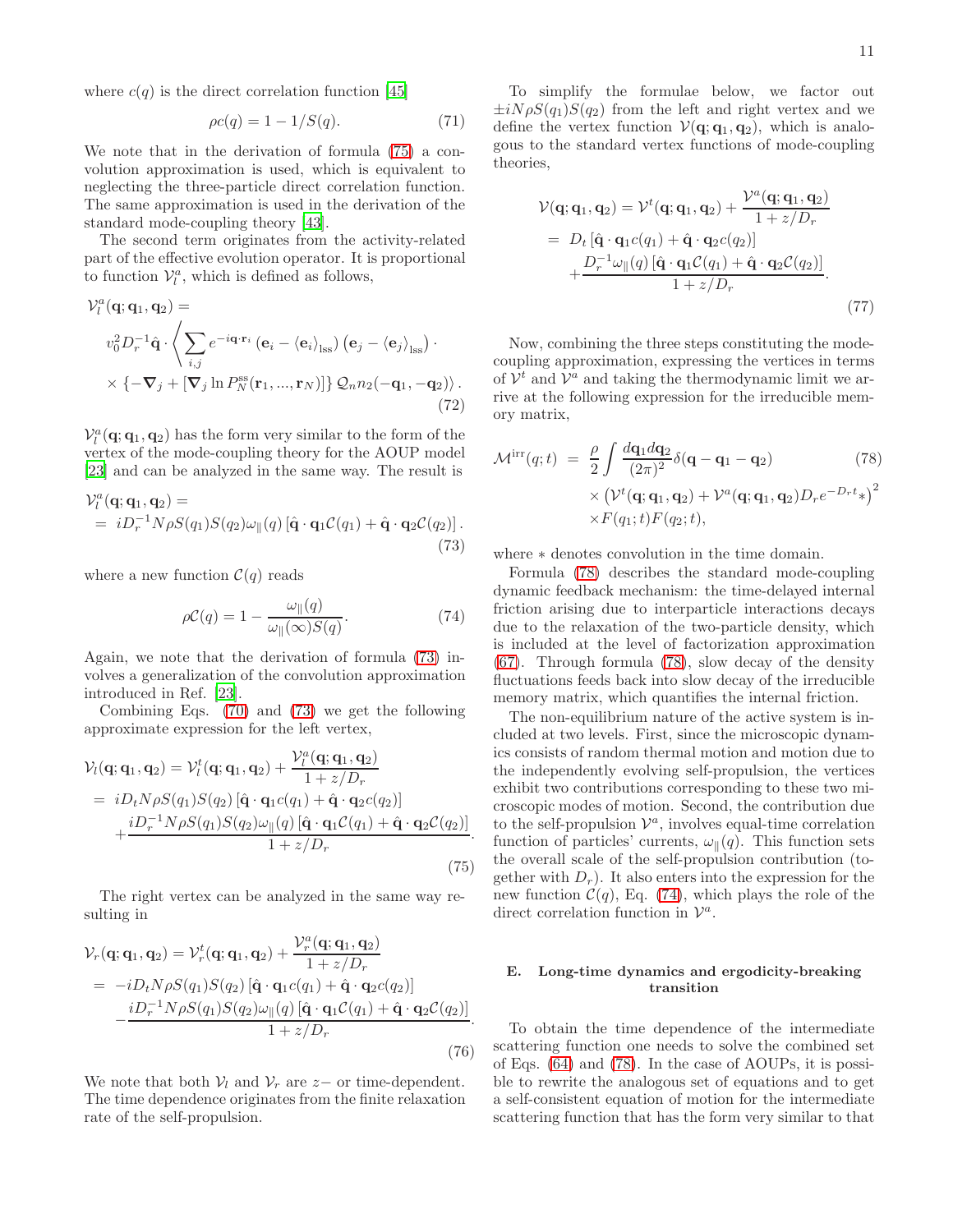of the mode-coupling equation for the intermediate scattering function of an under-damped thermal colloidal system [\[23](#page-12-19)]. In the present case, with microscopic dynamics due to two independent mechanisms, this does not seem possible. The exception is the asymptotic long-time dynamics close to the ergodicity-breaking transition, which is discussed below.

Generically, equations similar to [\(64\)](#page-8-3) and [\(78\)](#page-10-2) predict that as equal-time correlations grow (which can happen by lowering the temperature, increasing the number density, or, in the present case, by manipulating the selfpropulsion), the memory matrix grows and leads to the slowing down of the time evolution of the intermediate scattering function. Eventually, the the equations predict an ergodicity breaking transition, at which the intermediate scattering function ceases decaying to zero. Close to the transition and at long times (which corresponds to small Laplace variable  $z$ ), Eqs. [\(64\)](#page-8-3) and [\(78\)](#page-10-2) can be approximated by a simpler set of equations. These asymptotic equations are usually expressed in terms of the socalled normalized correlator,  $\phi(q;t) = F(q;t)/S(q)$ , and normalized irreducible memory function,  $m(q; t)$ . They have the following form,

<span id="page-11-1"></span>
$$
\frac{\phi(q;z)}{1 - z\phi(q;z)} = m(q;z),\tag{79}
$$

<span id="page-11-2"></span>
$$
m(q;t) = \frac{\rho S(q)}{2q^2 \left(D_t + \frac{\omega_{\parallel}(q)}{D_r}\right)^2} \int \frac{d\mathbf{q}_1 d\mathbf{q}_2}{(2\pi)^2} \delta(\mathbf{q} - \mathbf{q}_1 - \mathbf{q}_2)
$$

$$
\times \left\{\hat{\mathbf{q}} \cdot \left[D_t c(q_1) + \frac{\omega_{\parallel}(q_1)}{D_r} C(q_1)\right] \mathbf{q}_1 + \{1 \leftrightarrow 2\}\right\}^2
$$

$$
\times S(q_1) S(q_2) \phi(q_1; t) \phi(q_2; t), \qquad (80)
$$

Eqs. [\(79-](#page-11-1)[80\)](#page-11-2) have the structure very similar to that of the self-consistent equations of motion for the long-time dynamics near the ergodicity breaking transition described by the standard mode-coupling theory. This implies that all analytical results based of the standard mode-coupling theory can be used for the present theory for the dynamics of the ABP system. In particular, the only quantity that one needs to calculate in order to predict modecoupling exponents is the so-called exponent parameter  $\lambda$ [\[24\]](#page-12-20). This parameter can be calculated from the solution of the self-consistent equations for the order parameter at the ergodicity breaking transition.

The reduced memory function  $m(q; z)$  differs from the corresponding quantity of the standard mode-coupling theory by the fact that the vertex involves a weighted average of the direct correlation function and the new function  $\mathcal{C}(q)$ , which involves  $S(q)$  and  $\omega_{\parallel}(q)$ . We emphasize that it is the non-equilibrium steady-state struc-ture factor that enters into Eq. [\(80\)](#page-11-2) and determines  $c(q)$ and  $\mathcal{C}(q)$ . However, unlike in the standard mode-coupling theory, the structure factor itself does not completely determine the system's dynamics, since the memory function involves also the correlation function of particles' currents  $\omega_{\parallel}(q)$ .

Finally, let us assume that the system, as described by Eqs. [\(79-](#page-11-1)[80\)](#page-11-2), undergoes an ergodicity breaking transition. At such a transition, the normalized correlator ceases decaying to zero. The long-time limit of the correlator,  $\lim_{t\to\infty}\phi(q;t) = f(q)$ , is the order parameter of the non-ergodic state. Eqs. [\(79](#page-11-1)[-80\)](#page-11-2) lead to the following set of self-consistent equations for the order parameter,  $f(q)$ ,

<span id="page-11-3"></span>
$$
\frac{f(q)}{1 - f(q)} = m(q) \tag{81}
$$

where  $m(q)$  is given by the following equation

<span id="page-11-4"></span>
$$
m(q) = \frac{\rho S(q)}{2q^2 \left(D_t + \frac{\omega_{\parallel}(q)}{D_r}\right)^2} \int \frac{d\mathbf{q}_1 d\mathbf{q}_2}{(2\pi)^3} \delta(\mathbf{q} - \mathbf{q}_1 - \mathbf{q}_2)
$$
  
 
$$
\times \left\{\hat{\mathbf{q}} \cdot \left[D_t c(q_1) + \frac{\omega_{\parallel}(q_1)}{D_r} C(q_1)\right] \mathbf{q}_1 + \left\{1 \leftrightarrow 2\right\}\right\}^2
$$
  
 
$$
\times S(q_1) S(q_2) f(q_1) f(q_2).
$$
 (82)

Again, self-consistent equations [\(81](#page-11-3)[-82\)](#page-11-4) for the order parameter are very similar to the equations derived in the standard mode-coupling theory. The non-equilibrium character of the ABP system manifests itself in the second equation.

We note that, unlike in the integration-throughtransients theory of Liluashvili et al. [\[27\]](#page-12-23), the ergodicitybreaking transition is determined only by equal-time quantities characterizing the steady state of the ABP system.

Finally, we recall that in the limit of rapidly relaxing self-propulsion,  $D_r \to \infty$ ,  $v_0 \to \infty$ ,  $v_0^2/D_r = \text{const.}$ , the ABP system becomes equivalent to a thermal system at temperature equal to the the single-particle effective temperature,  $T_{\text{eff}} = T + v_0^2 / (2D_r \xi_0)$ . We note that in this limit the static structure factor becomes equal to the equilibrium structure factor at  $T_{\text{eff}}$ . Moreover,  $\mathcal{C}(q)$ becomes equal to the direct correlation function. With these two changes, Eqs. [\(79](#page-11-1)[-80\)](#page-11-2) coincide with standard mode-coupling equations for a thermal system at temperature  $T_{\text{eff}}$ .

#### <span id="page-11-0"></span>V. DISCUSSION

We presented here a theory for the steady state dynamics of dense systems of active Brownian particles. The derivation identified a function that quantifies correlations of steady state particles' currents, which influences both short- and long-time dynamics of the ABP system.

The present theory for the dynamics of ABP systems relies upon a factorization approximation. Thus, like our previous theory for the dynamics of AOUP systems, it belongs to the class of mode-coupling-like theories. Our theory predicts that the dynamics upon approaching an ergodicity breaking transition is qualitatively similar to that predicted by the standard mode-coupling theory close to the corresponding mode-coupling transition.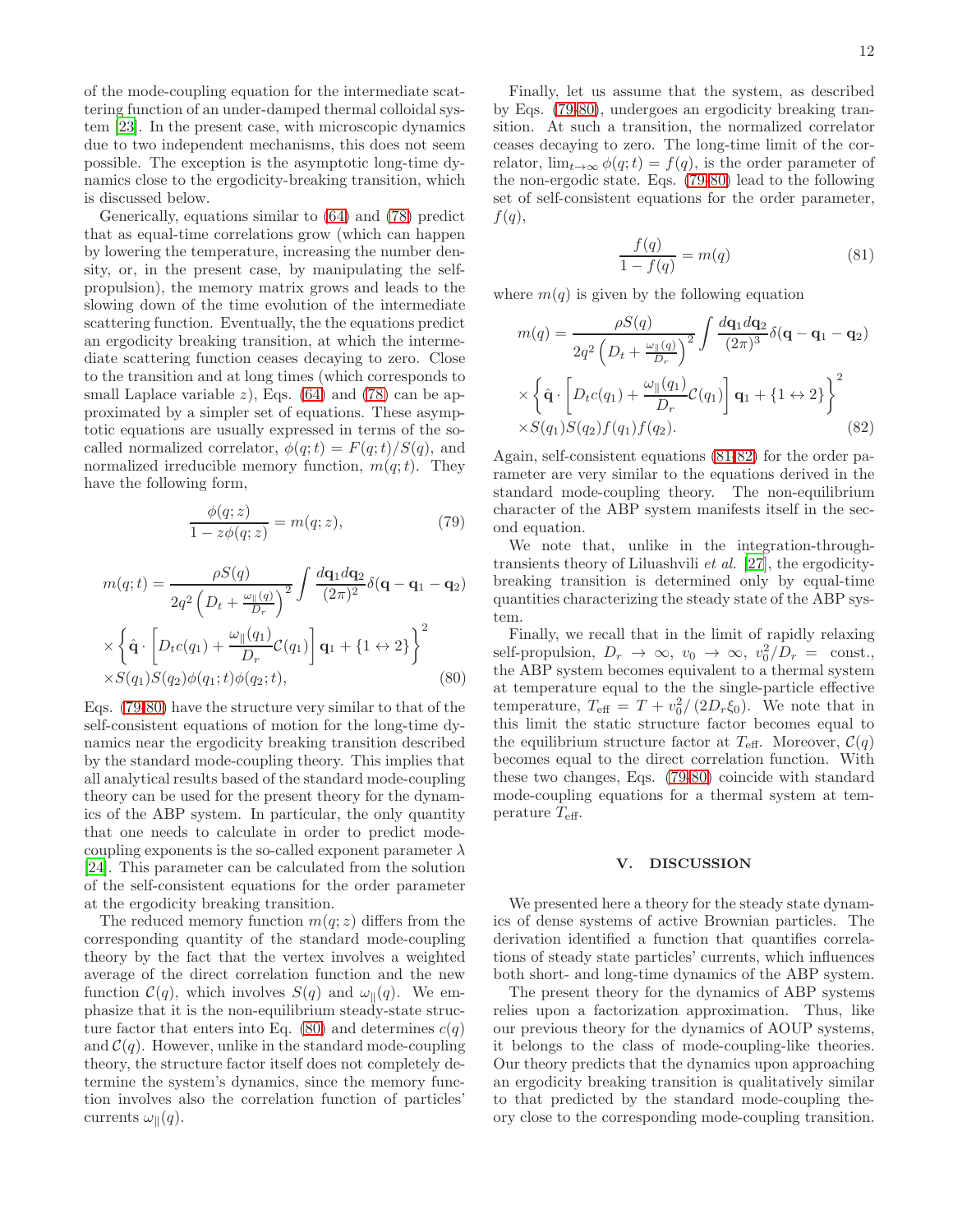Quantitative details, including the location of the transition, the exponent parameter  $\lambda$  and the mode-coupling exponents, depend on both the steady-state structure factor and the correlation function of steady-state currents.

In the limit of vanishing self-propulsion the theory reduces itself to the standard mode-coupling theory for colloidal glassy dynamics and the colloidal glass transition. In the limit of vanishing thermal fluctuations the theory becomes equivalent to our earlier theory for the glassy dynamics of the AOUP model (at the level of our description of the time evolution of the self-propulsion these models are equivalent). Finally, in the limit of rapidly varying self-propulsion the theory becomes equivalent to the standard mode-coupling theory for the thermal system at a temperature equal to the effective temperature. On the other hand, our effective evolution operator [\(37\)](#page-5-3) becomes ill-defined in the limit of very slowly evolving self propulsion,  $D_r \rightarrow 0$ . We note that the last limit is rather difficult since none of the present theories for the dynamics of dense active systems seem to work well in this limit, with the exception of the theory of Liluashvili et al.

According to the present theory, the location of the active ergodicity-breaking transition is determined by equal-time steady-state correlation functions only. This is in contrast with the approach of Liluashvili et al., in which the equation determining the ergodicity-breaking

transition involves also a time integral over the decaying elements of the matrix correlator, which is the basic fundamental quantity of that theory.

The main fundamental assumption behind the present theory is the vanishing of stead-state currents after integration over the self-propulsions. Preliminary analytical results suggest that the presence of the currents may lead to wiping out the ergodicity-breaking transition. A combined analytical and simulational study in this direction is planned for the near future.

Finally, we note that, somewhat unexpectedly, the theory of Liluashvili et al. predicts that in addition to density correlations also some cross-correlations between the density and the self-propulsion slow down and get arrested at the ergodicity-breaking transition. While our theory cannot address such cross-correlation functions directly, we feel that this is another area where a combined analytical and simulational study would be very interesting.

#### Acknowledgments

I thank Elijah Flenner for comments on the manuscript. I gratefully acknowledge the support of NSF Grant No. CHE 1800282.

- <span id="page-12-0"></span>[1] S. Ramaswamy, Ann. Rev. Condens. Matter Phys. 1, 323 (2010).
- [2] M.E. Cates, Rep. Prog, Phys. 75, 042601 (2012).
- [3] M.C. Marchetti, J.F. Joanny, S. Ramaswamy, T.B. Liverpool, J. Prost, M. Rao, and R.A. Simha, Rev. Mod. Phys. 85, 1143 (2013).
- <span id="page-12-1"></span>[4] C. Bechinger, R. Di Leonardo, H. Löwen, C. Reinchhardt, G. Volpe and G. Volpe, Rev. Mode. Phys. 88, 045006 (2016).
- <span id="page-12-2"></span>[5] K.-T. Wu, J.B. Hishamunda, D.T.N. Chen, S.J. De-Camp, Y.-W. Chang, A. Fernndez-Nieves, S. Fraden, Z. Dogic, Science 355 eeal1979 (2017).
- <span id="page-12-3"></span>[6] G. Briand, M. Schindler, and O. Dauchot, Phys. Rev. Lett. 120, 208001 (2018).
- <span id="page-12-4"></span>[7] S. Shankar, M. Bowick and M.C. Marchetti, Phys. Rev. E 7 031039 (2017).
- <span id="page-12-5"></span>[8] L.M.C. Janssen, A. Kaiser and H. Löwen, Sci. Rep. 7, 5667 (2017).
- <span id="page-12-6"></span>[9] S. Henkes, Y. Fily, and M. C. Marchetti, Phys. Rev. E 84, 040301 (2011).
- <span id="page-12-28"></span>[10] L. Berthier and J. Kurchan, Nature Physics 9, 310 (2013).
- <span id="page-12-16"></span>[11] R. Ni, M. A. Cohen Stuart, and M. Dijkstra, Nature Comm. 4, 2704 (2013).
- <span id="page-12-7"></span>[12] L. Berthier, Phys. Rev. Lett. **112**, 220602 (2014).
- <span id="page-12-8"></span>[13] L. Berthier and G. Biroli, Rev. Mod. Phys. 83, 587 (2011).
- <span id="page-12-9"></span>[14] G. Szamel, E. Flenner, and L. Berthier, Phys. Rev. E **91**, 062304 (2015).
- <span id="page-12-10"></span>[15] D. Levis and L. Berthier, EPL 111, 60006 (2015).
- <span id="page-12-11"></span>[16] Z. Preisler and M. Dijkstra, Soft Matter 12, 6043 (2016).
- <span id="page-12-12"></span>[17] E. Fodor, C. Nardini, M. E. Cates, J. Tailleur, P. Visco, and F. van Wijland, Phys. Rev. Lett. 117, 038103 (2016).
- <span id="page-12-13"></span>[18] G. Szamel, Phys. Rev E **90**, 012111 (2014).
- <span id="page-12-14"></span>[19] C. Maggi, U. M. B. Marconi, N. Gnan, and R. Di Leonardo, Sci. Rep. 5, 10742 (2015).
- <span id="page-12-18"></span>[20] E. Flenner, G. Szamel and L. Berthier, Soft Matter 12, 7136 (2016).
- <span id="page-12-15"></span>[21] L. Berthier, E. Flenner and G. Szamel, New J. Phys. 19 125006 (2017).
- <span id="page-12-17"></span>[22] R. Mandal, P. J. Bhuyan, M. Rao, and C. Dasgupta, Soft Matter **12**, 6268 (2016).
- <span id="page-12-19"></span>[23] G. Szamel, Phys. Rev. E **93**, 012603 (2016).
- <span id="page-12-20"></span>[24] W. Götze, *Complex dynamics of glass-forming liquids: A mode-coupling theory* (Oxford University Press, Oxford, 2008).
- <span id="page-12-21"></span>[25] B. ten Hagen, S. van Teeffelen and H. Löwen, J. Phys.: Condens. Matter 23 194119 (2011).
- <span id="page-12-22"></span>[26] Y. Fily and M.C. Marchetti, Phys. Rev. Lett. 108, 235702 (2012).
- <span id="page-12-23"></span>[27] A. Liluashvili, J. Onody, T. Voigtmann, Phys Rev E. 96, 062608 (2017).
- <span id="page-12-24"></span>[28] C. Kurzthaler, S. Leitmann, and T. Franosch, Sci. Rep. 6, 36702 (2016).
- <span id="page-12-25"></span>[29] T.F.F. Farage and J.M. Brader, [arXiv:1403.0928.](http://arxiv.org/abs/1403.0928)
- <span id="page-12-26"></span>[30] M. Feng and Z. Hou, Soft Matter 13, 4464 (2017).
- <span id="page-12-27"></span>[31] S. K. Nandi and N. S. Gov, Soft Matter 13, 7609 (2017).
- <span id="page-12-29"></span>[32] See, *e.g.* M. Fuchs and M.E. Cates, J. Rheol. 53, 957